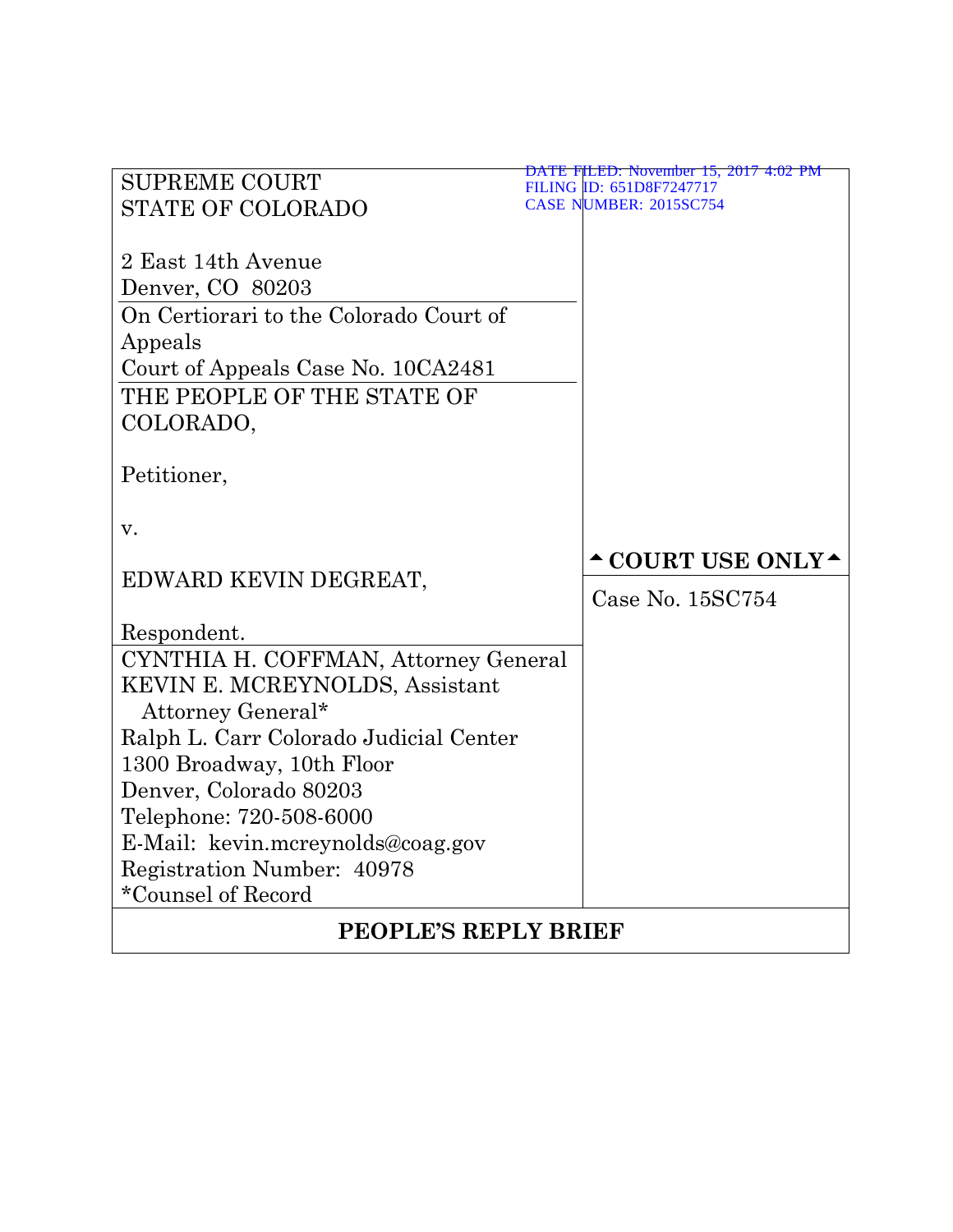### **CERTIFICATE OF COMPLIANCE**

I hereby certify that this brief complies with all requirements of C.A.R. 28 or C.A.R. 28.1, and C.A.R. 32, including all formatting requirements set forth in these rules. Specifically, the undersigned certifies that:

**The brief complies with the word limits set forth in C.A.R. 28(g) or C.A.R. 28.1(g).**

It contains **4,246** words.

**I acknowledge that my brief may be stricken if it fails to comply with any of the requirements of C.A.R. 28 or 28.1, and C.A.R. 32.**

*/s/Kevin E. McReynolds*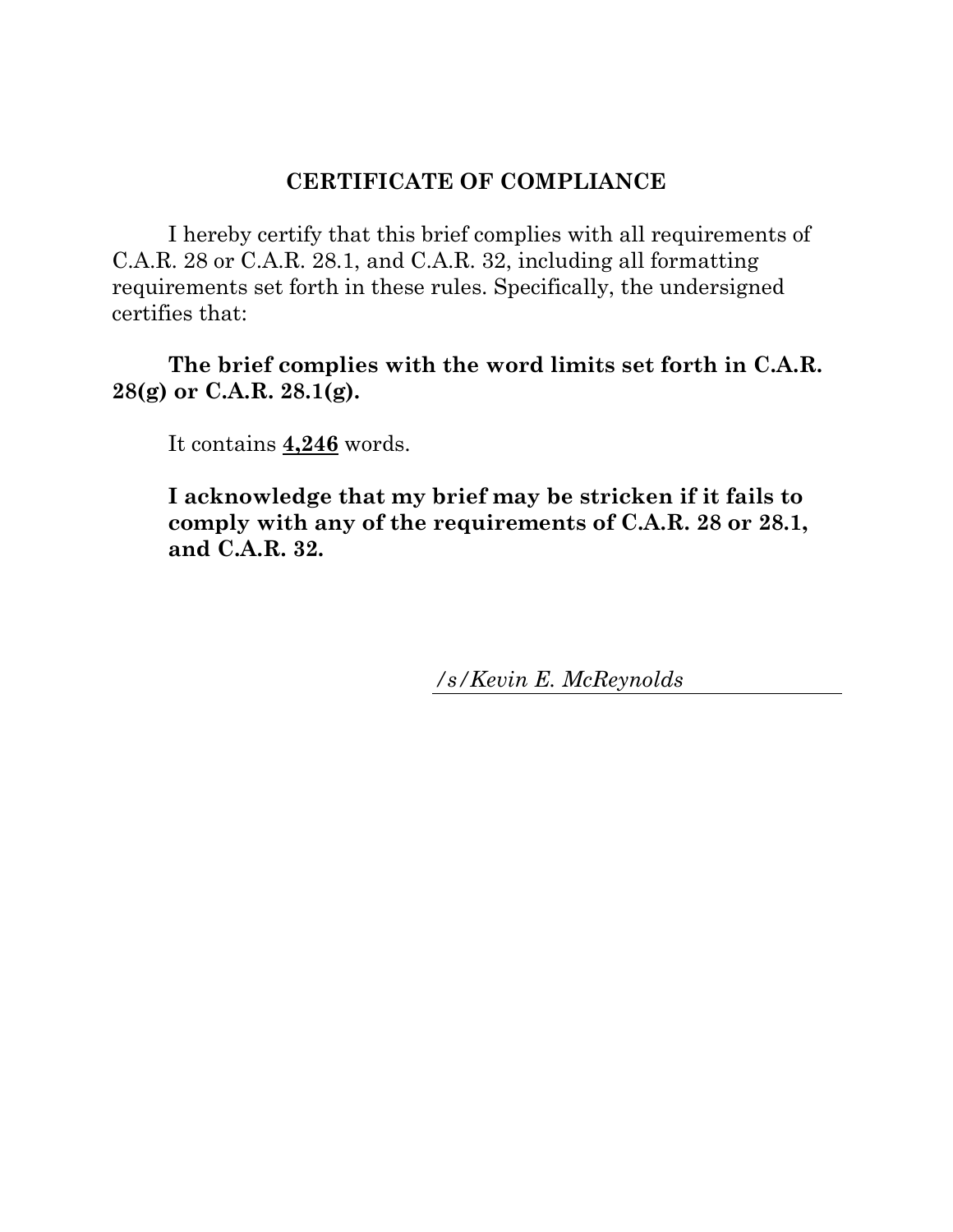## **TABLE OF CONTENTS**

| A. By its plain terms, section 18-1-704(1) only justifies crimes                                                                   |  |
|------------------------------------------------------------------------------------------------------------------------------------|--|
| B. The Court should reject DeGreat's efforts to rewrite section<br>18-1-704(1) based on his misguided focus on <i>mens rea</i> and |  |
| C. Statutory self-defense could not justify all of DeGreat's                                                                       |  |
|                                                                                                                                    |  |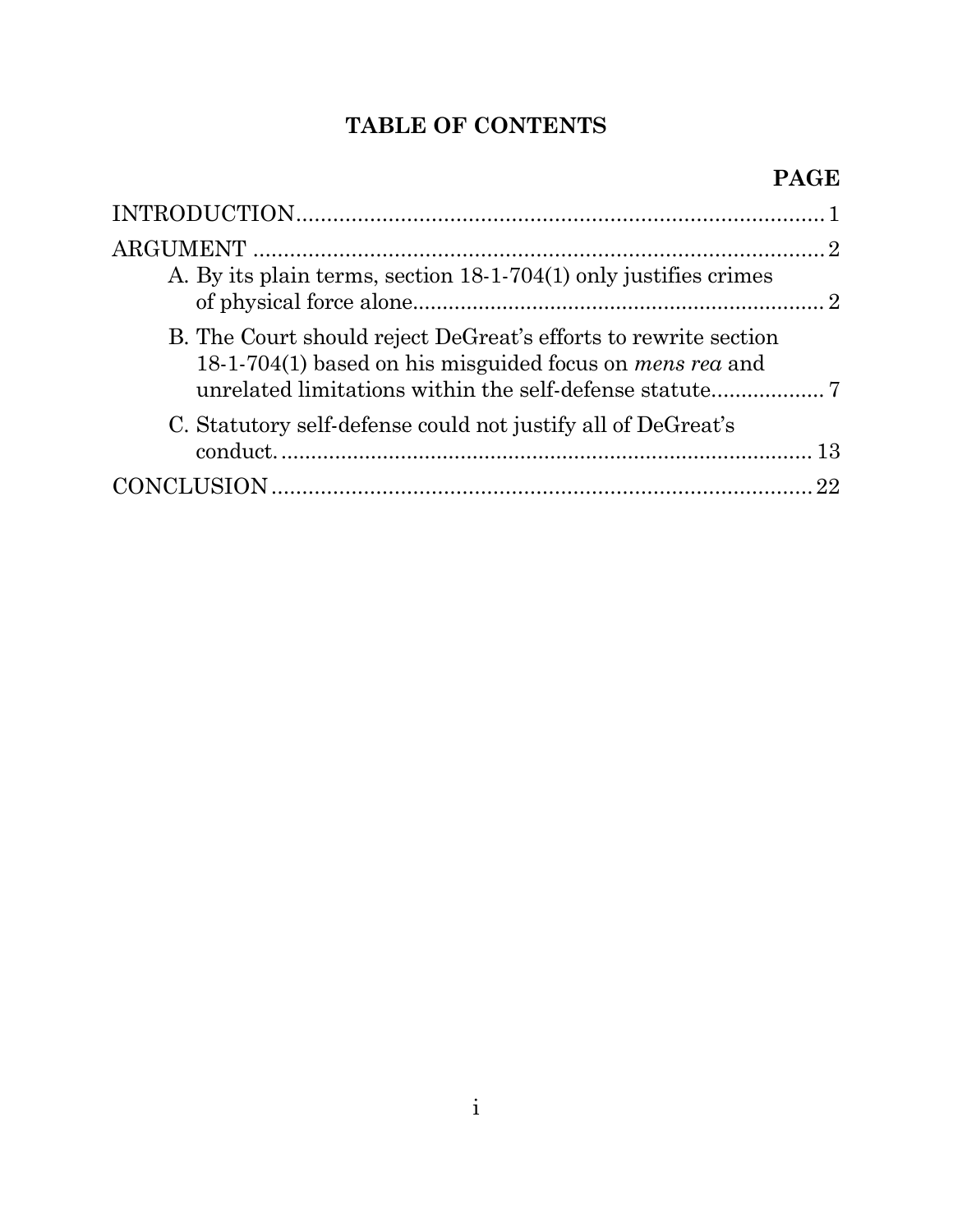# **TABLE OF AUTHORITIES**

## **PAGE**

## **CASES**

| People v. Badena, 2007 Cal.App. Unpub. LEXIS 1105, 2007 WL       |  |
|------------------------------------------------------------------|--|
| <i>People v. Beebe, 38 Colo. App. 80, 557 P.2d 840 (1976)</i> 6  |  |
|                                                                  |  |
|                                                                  |  |
| People v. Graves, 479 N.E.2d 10 (Ill. App. 1985)  17, 18         |  |
|                                                                  |  |
|                                                                  |  |
|                                                                  |  |
|                                                                  |  |
|                                                                  |  |
|                                                                  |  |
|                                                                  |  |
| Specialty Restaurant Corp. v. Nelson, 231 P.3d 393 (Colo. 2010)2 |  |
|                                                                  |  |
| $\it Whitaker\ v.\ People,\ 48\ P.3d\ 555\ (Colo.\ 2002)2, 3$    |  |

## **STATUTES**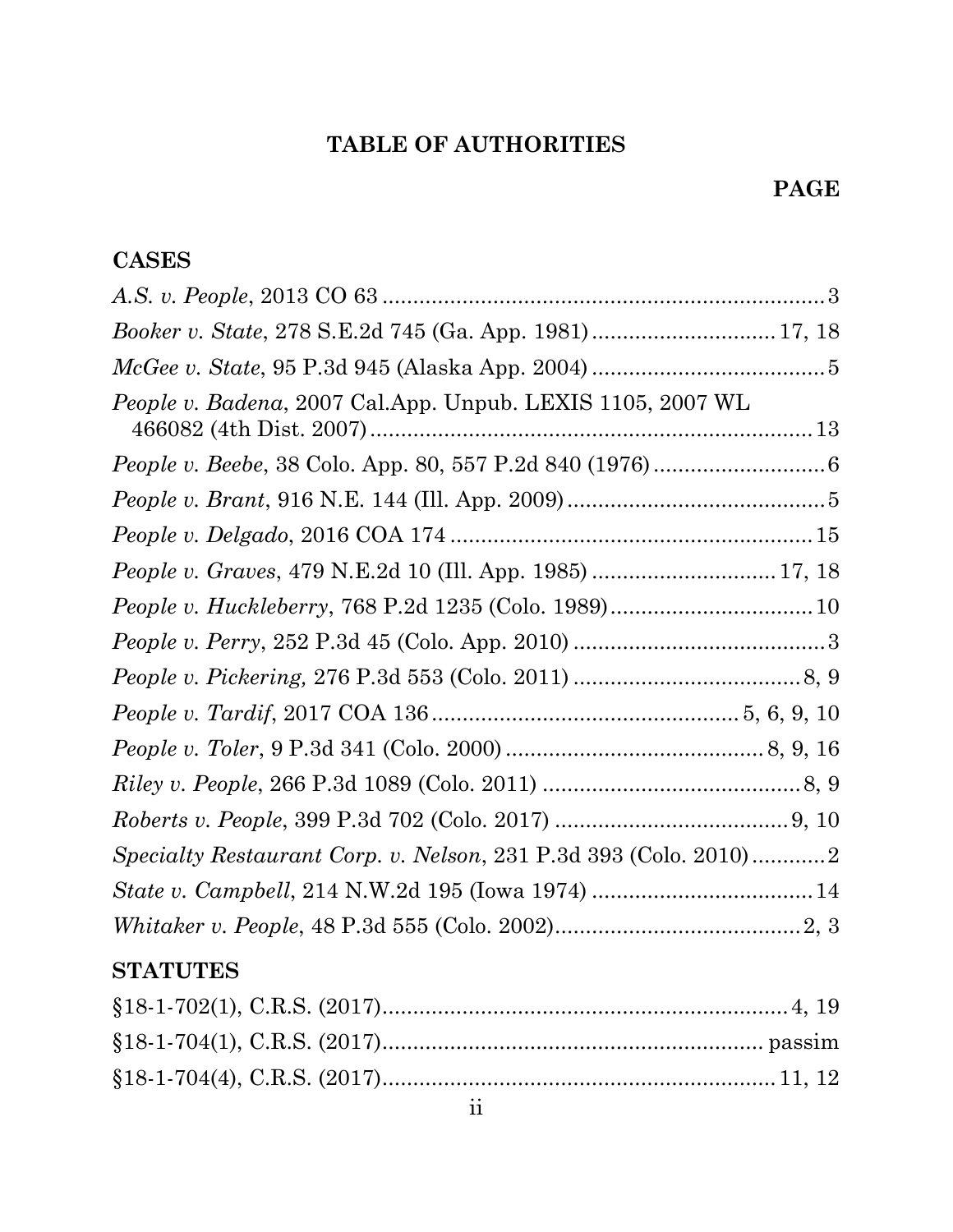## **TABLE OF AUTHORITIES**

# **PAGE**

## **OTHER AUTHORITIES**

| 2 Wayne R. LaFave, Substantive Criminal Law, (2d ed. 2003) |  |
|------------------------------------------------------------|--|
|                                                            |  |
|                                                            |  |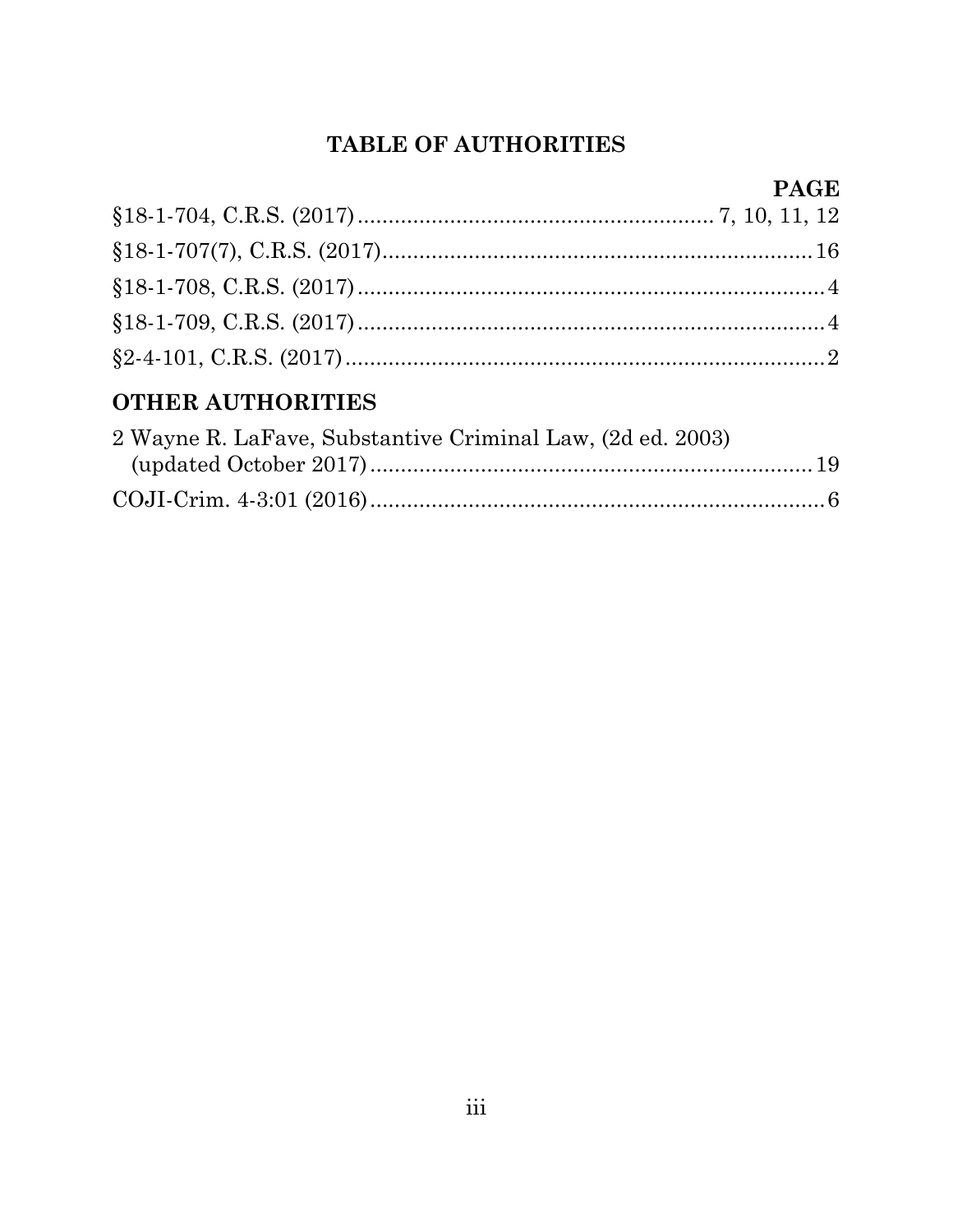#### **INTRODUCTION**

<span id="page-5-0"></span>Despite acknowledging this issue presents a question of statutory interpretation (AB pp. 9-10) and the General Assembly's primacy in defining the legal components of criminal liability (*id.* p. 27), DeGreat pointedly ignores the plain text of section 18-1-704(1) and the People's primary legal argument for reversal – that the self-defense statute, unlike other affirmative defense statutes, does not justify any type of criminal act; but only the use of physical force. (OB pp. 10-14.)

Instead of addressing this fundamental distinction, DeGreat asks this Court to override the legislature and rewrite section 18-1-704(1) to instead justify both the use of "physical force *and other reasonable acts*." (AB p. 47) (emphasis added).

This Court should not legislate and should instead credit the General Assembly's decision to limit self-defense to the justified use of physical force. And this distinction, in turn, resolves the current case because robbery requires more than just the use of physical force; it also requires the knowing taking of anything of value from another.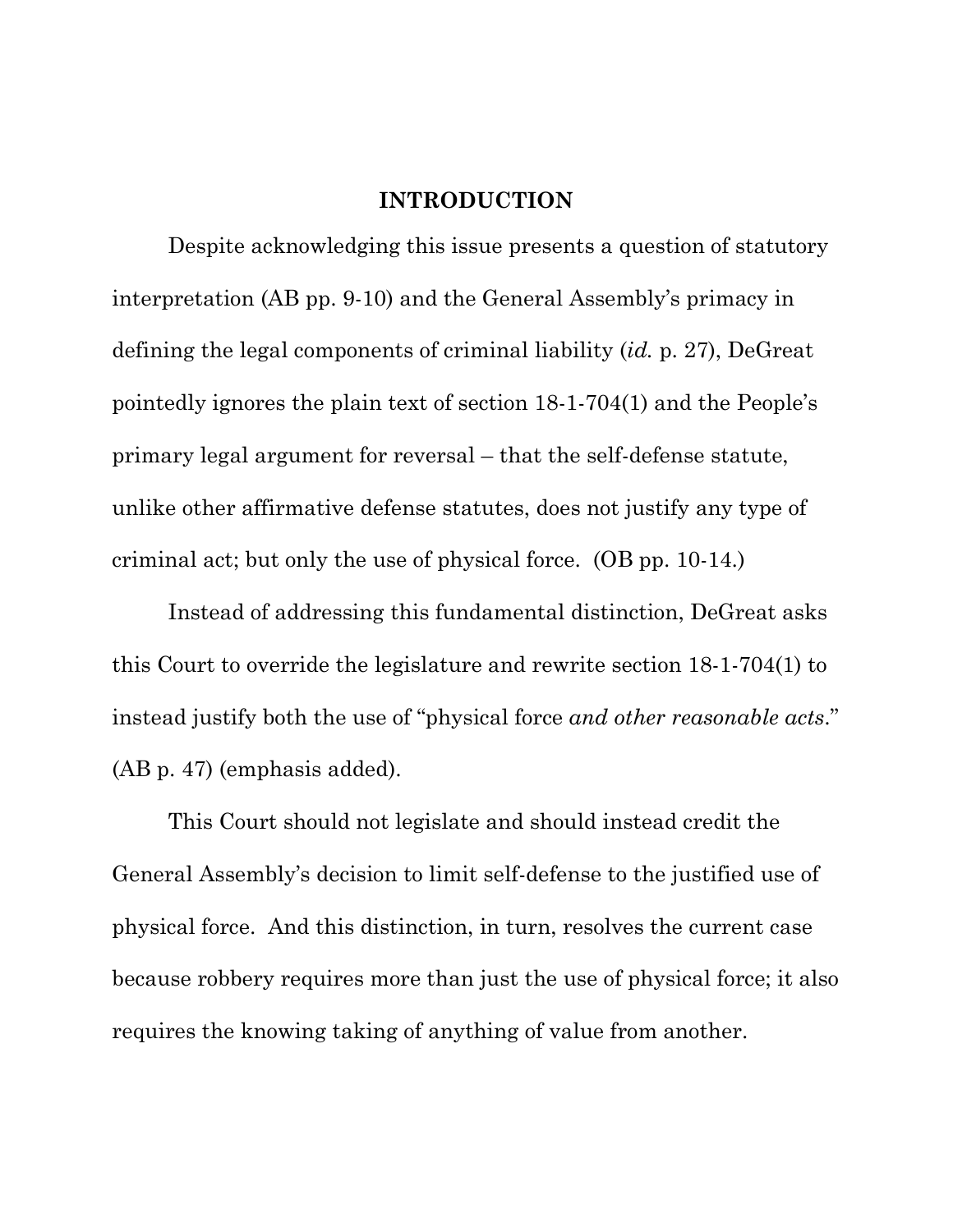Moreover, even in the rare situations where an act of taking is, in and of itself, a particularized form of using physical force in self-defense (*e.g.* disarmament), DeGreat's testimony belies any such justification here. Thus, the trial court properly refused to extend the incompatible self-defense statute to justify DeGreat's robbery of taxi services.

#### **ARGUMENT**

## <span id="page-6-0"></span>**A. By its plain terms, section 18-1-704(1) only justifies crimes of physical force alone.**

<span id="page-6-1"></span>The power to define criminal liability is vested in the General Assembly. (*See* AB p. 27). Accordingly, courts look first to the plain and ordinary meaning of the statutory language to determine the legislature's intent and the words and phrases in a statute must be read in context and construed according to their common usage. *See, e.g., Whitaker v. People*, 48 P.3d 555, 558 (Colo. 2002); §2-4-101, C.R.S. (2017). Where the statutory language is clear and unambiguous, courts apply the provision as written and do not apply rules of statutory construction. *See, e.g., Specialty Restaurant Corp. v. Nelson*, 231 P.3d 393, 397 (Colo. 2010).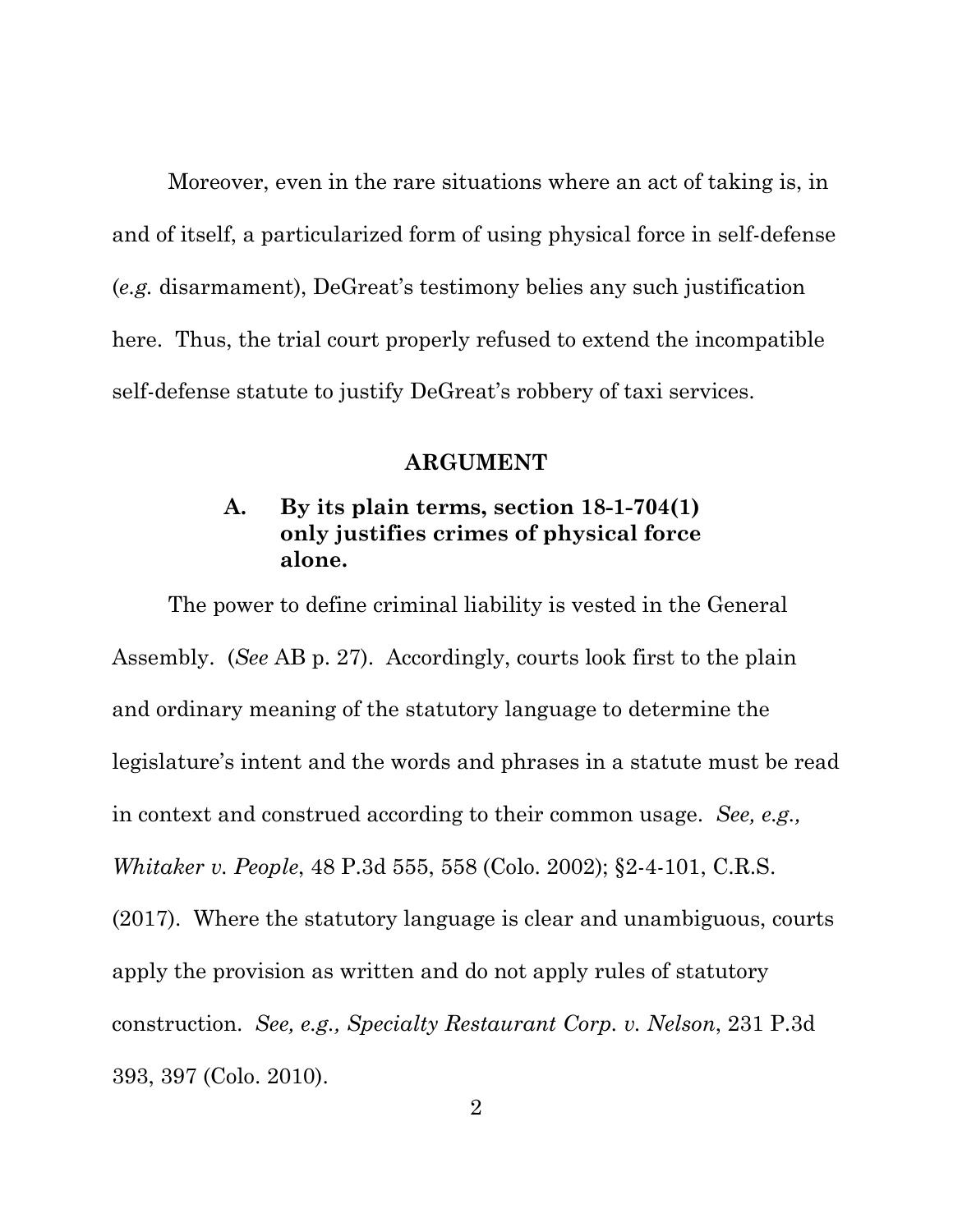In interpreting statutes, this Court must consider the language of the applicable provisions as a whole to accord a consistent, harmonious and sensible effect. *See A.S. v. People*, 2013 CO 63*,* ¶10; *Whitaker*, 48 P.3d at 558 ("We must read the statute as a whole, construing each provision consistently and in harmony with the overall statutory design, if possible"). Courts "do not presume the legislature uses language idly, with no intent meaning should be given to it" and interpret a comprehensive legislative scheme in a manner that reconciles potential conflicts between statutes. *See A.S.*, 2013 CO 63, ¶12; *People v. Perry*, 252 P.3d 45, 48 (Colo. App. 2010).

The question before this Court begins and largely ends with the language of the self-defense affirmative defense statute, which provides:

(1) . . . *a person is justified in using physical force upon another person* in order to defend himself or a third person from what he reasonably believes to be the use or imminent use of unlawful physical force by that other person, and he may use a degree of force which he reasonably believes to be necessary for that purpose.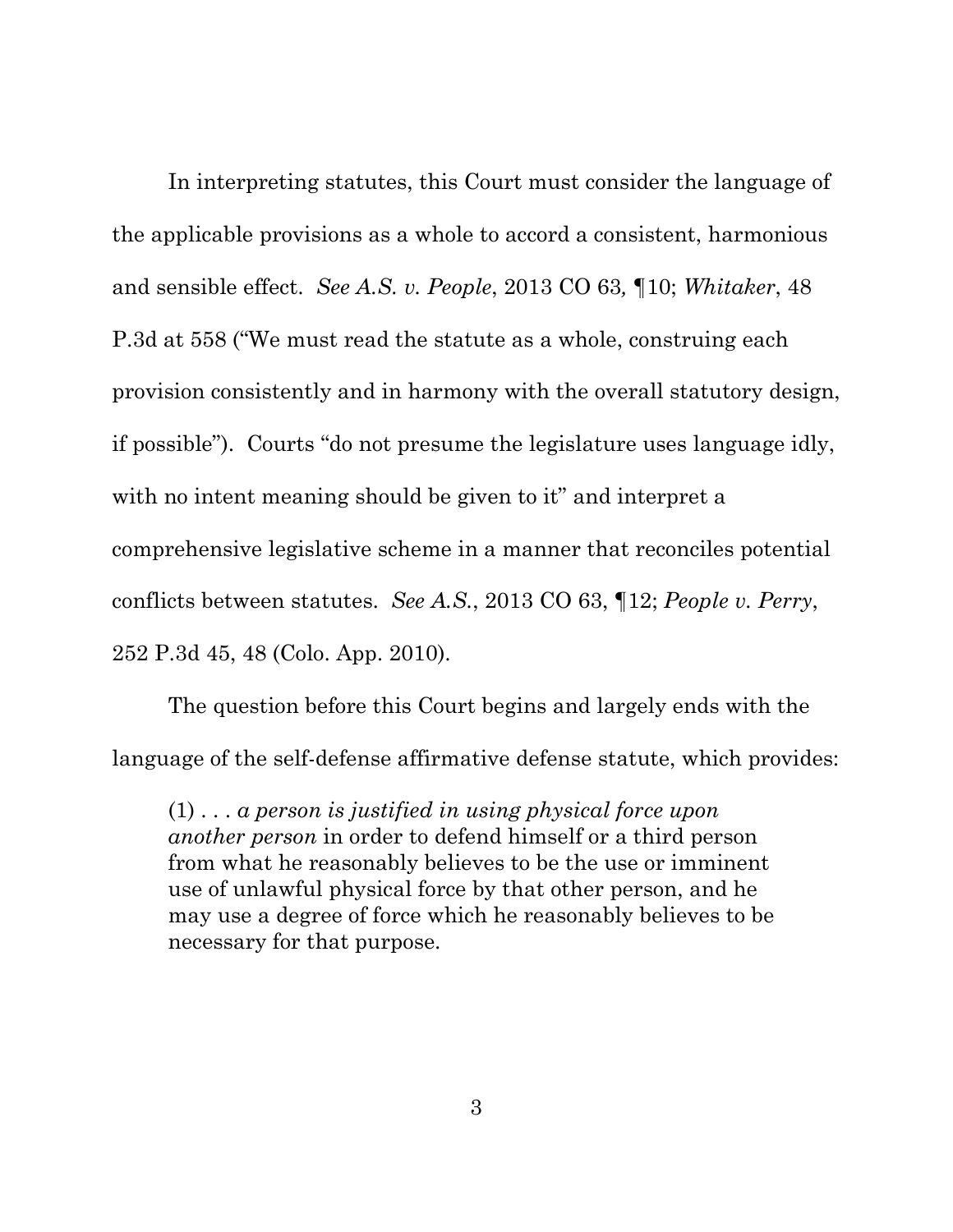$§18-1-704(1)$ , C.R.S. (2017) (emphasis added). By its terms, this affirmative defense does not create a global justification for any type of conduct as it only excuses one's use of physical force. *See id.*

That the General Assembly did not use this language idly is illustrated by the substantially broader justifications it provided through the other statutory affirmative defenses in Part 7 including, for example, the choice-of-evils defense:

(1) . . . *conduct which would otherwise constitute an offense is justifiable and not criminal* when it is necessary as an emergency measure to avoid an imminent public or private injury . . .

§18-1-702(1), C.R.S. (2017); *see also* §18-1-708, C.R.S. (2017) (duress); §18-1-709, C.R.S. (2017) (entrapment); (OB pp. 11-13).

Thus, as a single part of the comprehensive scheme of statutory affirmative defenses, self-defense provides a justification for a narrower range of conduct. And contrary to DeGreat's apparent belief, the People are not claiming the limits of section 18-1-704(1) are offense-specific to exclude robbery (*see* AB p. 8), but rather the People contend the plain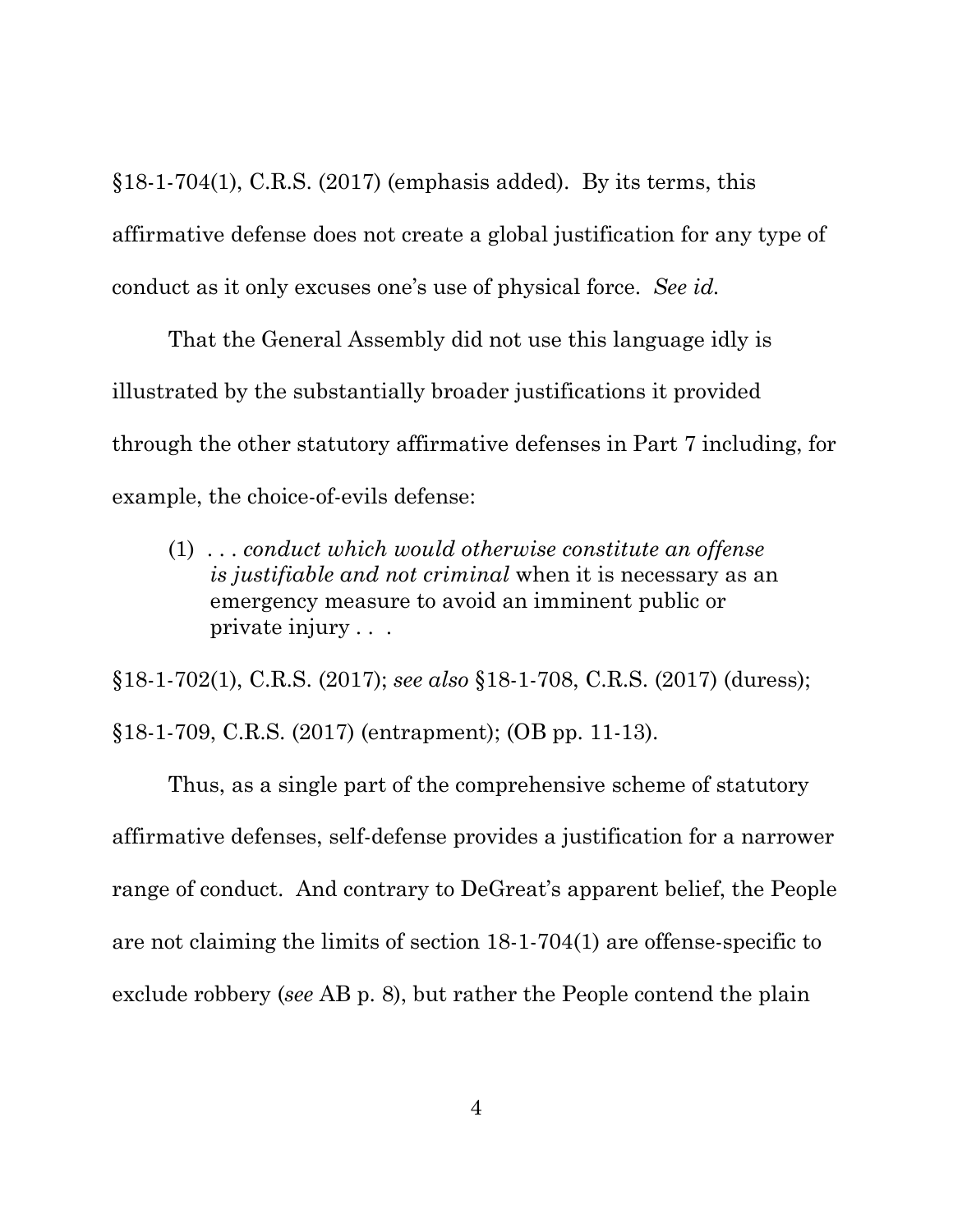language of this statute is *conduct-specific* as to what it justifies (*i.e.* the use of physical force on another person).

Recently a division of the court of appeals came to this same conclusion. *See People v. Tardif*, 2017 COA 136, ¶¶29-38. There, the trial court refused to instruct the jury on self-defense as to a charge of conspiracy to commit first degree assault. *Id.* ¶28. The court of appeals affirmed because, by its plain terms, self-defense "can be an affirmative defense only to crimes of physical force [and c]riminal conspiracy is not one of these crimes." *Id.* ¶37; *see also, e.g., McGee v. State*, 95 P.3d 945, 946-47 (Alaska App. 2004) (concluding that self-defense was not a potential defense to a criminal mischief charge, but that necessity was); *People v. Brant*, 916 N.E. 144, 150-55 (Ill. App. 2009) (holding the statutory affirmative defense of defense of a person does not apply to the offense of criminal trespass, but noted "the defense of necessity, broad in language and scope, may be applied to the offense of criminal trespass to a residence in appropriate factual situations").

This reasoning applies with equal force to robbery because this crime requires two different acts – the use or threatened use of force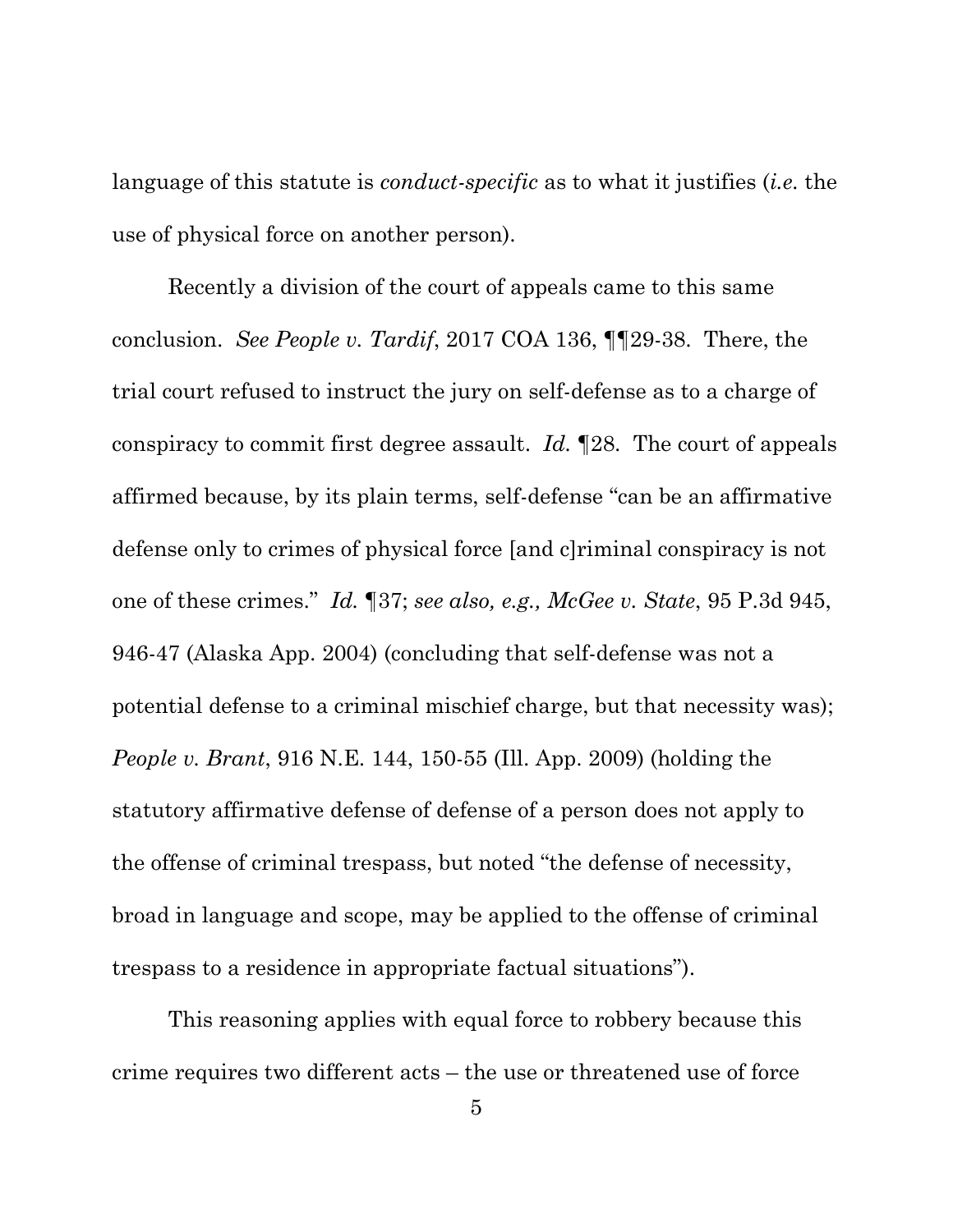*and* the knowing taking of anything of value from the person of another – and self-defense could only justify the force element. *See, e.g., People v. Beebe*, 38 Colo. App. 80, 81, 557 P.2d 840, 841 (1976) (because "*both*  putting in fear and the taking of the property constitute the gist of the offense of robbery . . . the lawfulness of the force used to accomplish the taking is immaterial . . . [and t]herefore, self-defense is not an affirmative defense to the crime of aggravated robbery") (emphasis in original); COJI-Crim. 4-3:01 (2016) (robbery).[1](#page-10-0)

Accordingly, this Court should defer to the General Assembly's conscious distinction between self-defense and other statutory affirmative defenses to conclude that section 18-1-704(1) can only justify crimes where the conduct is fully defined by one's use of physical force.

<span id="page-10-0"></span><sup>1</sup> DeGreat suggests a contradiction in the reasoning of *Beebe* which suggested the force and taking elements were "inseparable" while the People's argument is that the facts in this case demonstrate a distinction between them. (AB pp. 29-30.) DeGreat is mistaken.

Instead, *Beebe* merely recognized that both elements are required to prove robbery and self-defense could, at best, justify only part of this crime; making this affirmative defense inapplicable. *Beebe*, 557 P.2d at 841; *cf. Tardif*, 2017 COA 136, ¶¶37-38.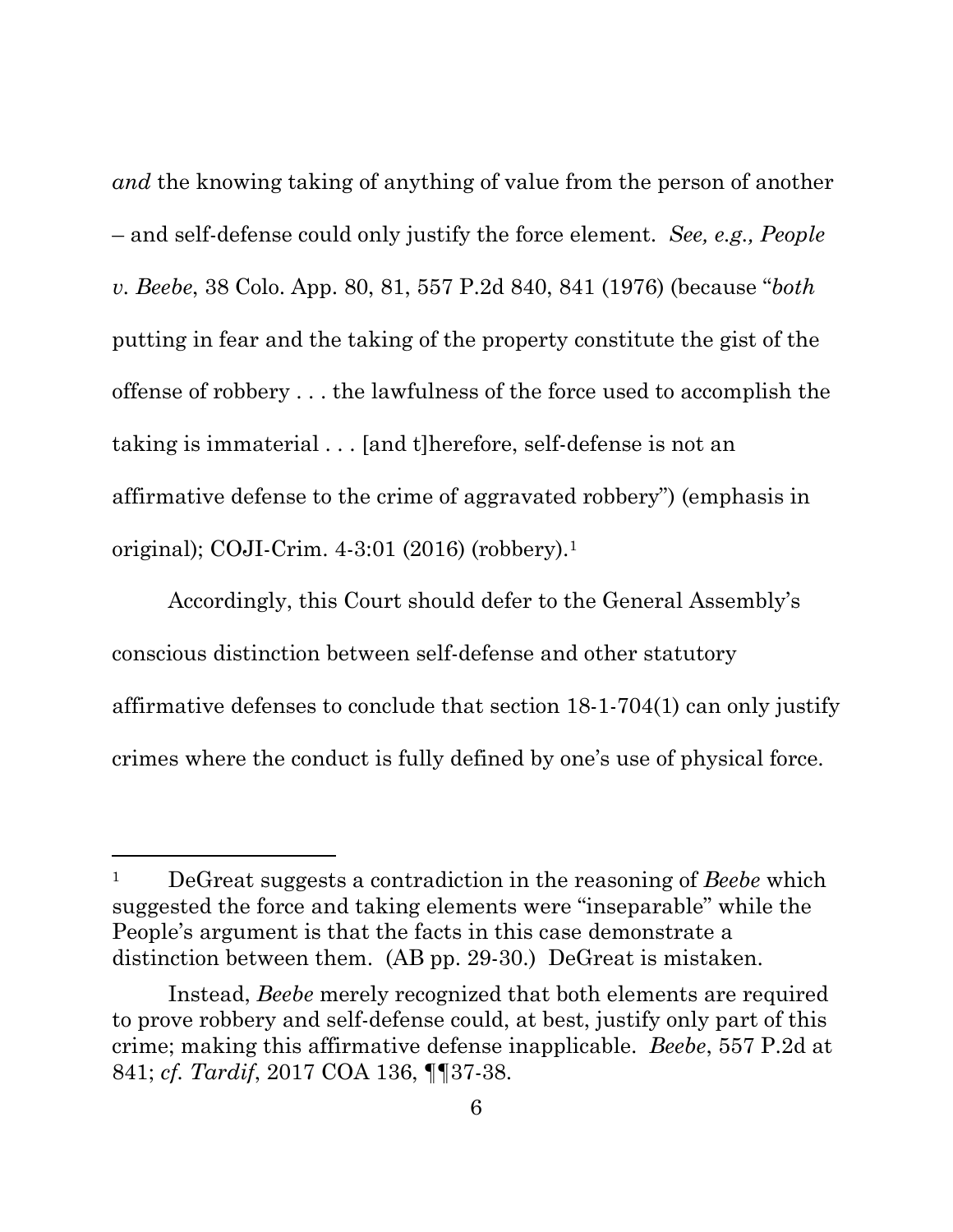<span id="page-11-0"></span>**B. The Court should reject DeGreat's efforts to rewrite section 18-1-704(1) based on his misguided focus on** *mens rea* **and unrelated limitations within the self-defense statute.** 

As noted, DeGreat's protracted Answer Brief never once engages in any analysis of the fundamental distinction between the limited conduct justified by the use of physical force upon another in selfdefense, and the broader full justifications of any type of criminal act in the choice-of-evils, duress, and entrapment statutes.

Nevertheless, DeGreat maintains that self-defense can justify any general intent crime because: (1) Colorado cases have distinguished crimes by their *mens rea* when evaluating the factual question of whether self-defense applies; and (2) the statutory limitations in the other subparts of section 18-1-704 exhaustively and exclusively limit its application as an affirmative defense. (*See* AB pp. 14-22, 27-29, 46-47.)

But neither of these propositions supports DeGreat's ultimate contention that the language of section 18-1-704(1) must be expansively rewritten to justify both a person's use of physical force "and other reasonable acts." (*See id.* p. 47.)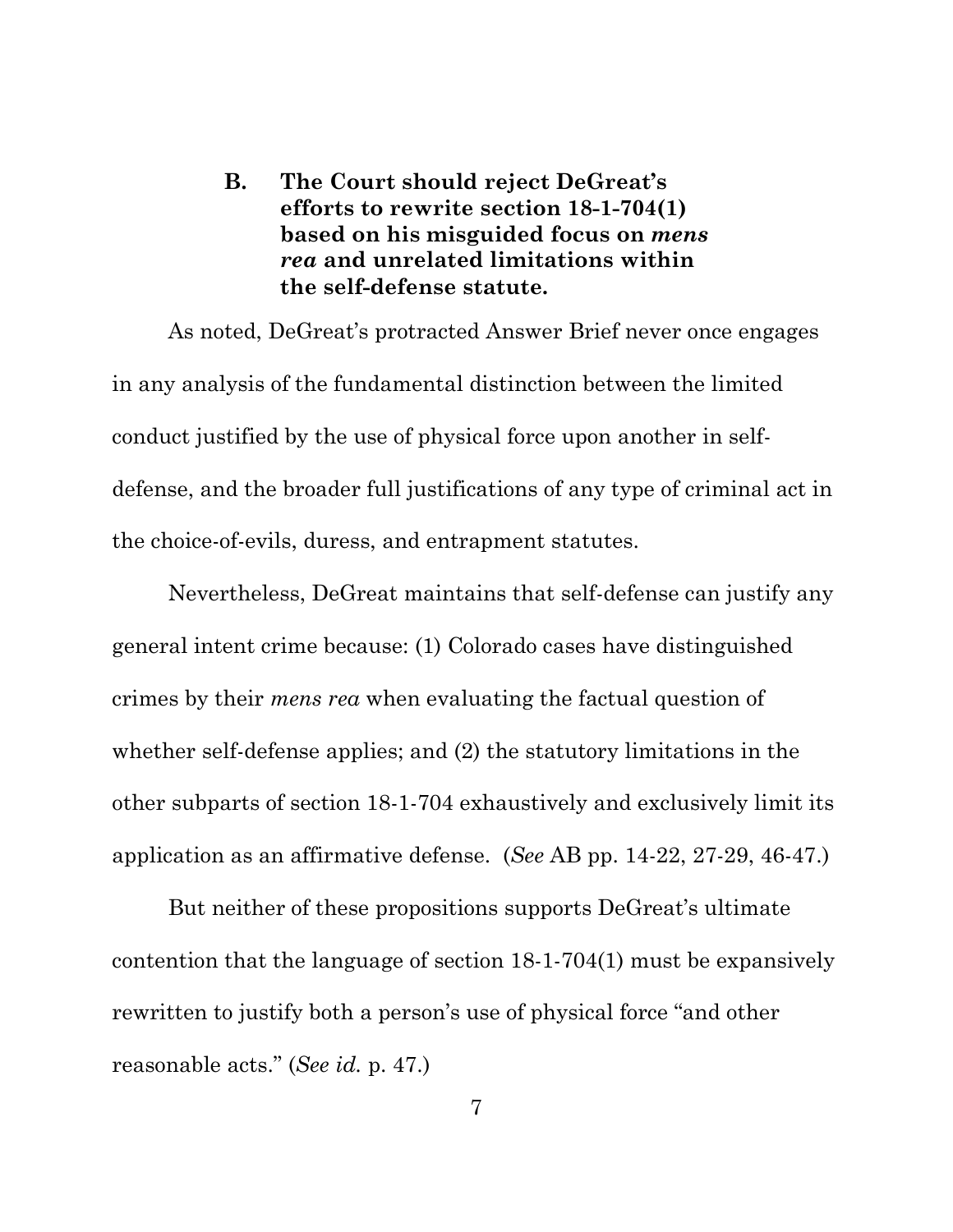First, Defendant's focus on the historic distinction between crimes that could be justified by self-defense (*e.g.* general intent crimes) and those where this concept applied only as an element-negating traverse (*e.g.* crimes of recklessness or negligence) is irrelevant. The People recognize that this distinction exists and that robbery is a general intent crime which, as far as its *mens rea* elements, falls within the historic scope of the affirmative defense provision.

But the *mens rea* attributes of robbery are not at issue. Instead, the relevant question here is whether the limited conduct that can be legally justified under the self-defense statute applied to all of DeGreat's alleged criminal acts. This is why DeGreat's primary assumption – that section 18-1-704(1) applies to any and all general intent crimes – is a false premise. Every one of the Colorado cases DeGreat relies upon for this proposition involved "crimes of physical force." (*See* AB pp. 14-22 (*citing, e.g., Riley v. People*, 266 P.3d 1089 (Colo. 2011), *People v. Pickering,* 276 P.3d 553 (Colo. 2011), *People v. Toler*, 9 P.3d 341 (Colo. 2000))). Thus, legally, section 18-1-704(1) potentially applied to the crimes in those cases and those courts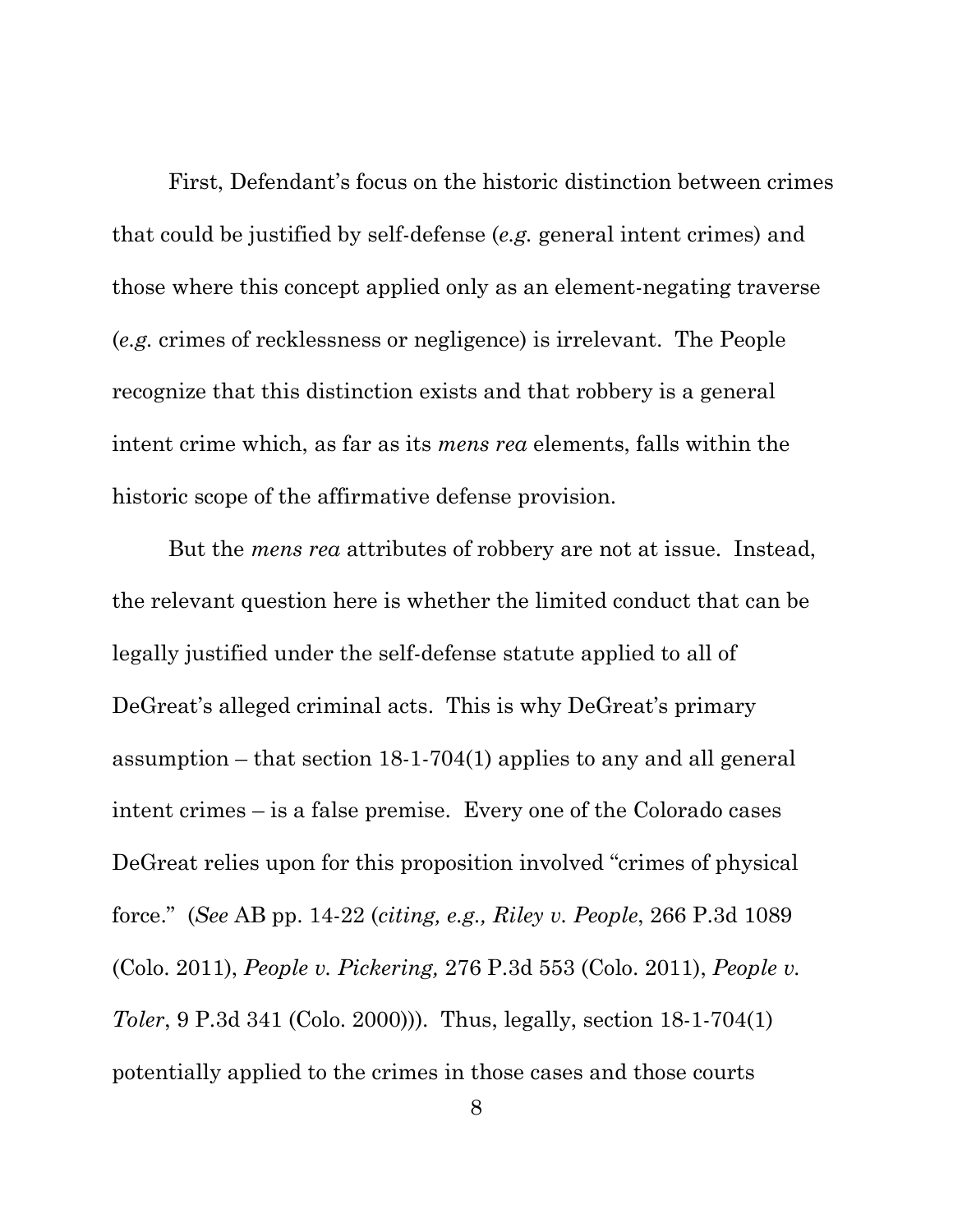properly focused on the factual question of whether the evidence established each of the requirements for this conduct to be justified by self-defense. *See, e.g., Riley*, 266 P.3d at 1092 (attempted murder, assault); *Pickering*, 276 P.3d at 556-57 (second degree murder); *Toler*, 9 P.3d at 343-44 (second degree murder). By contrast, legally, section 18- 1-704(1) does not address all of the criminal conduct that must be proven in a robbery charge, and therefore, DeGreat's cited authorities provide no help in answering the question before this Court. *See also Roberts v. People*, 399 P.3d 702, 706 (Colo. 2017) (rejecting another defendant's attempt to interpret *Pickering* as providing a bright-line rule that self-defense applied to all specific intent crimes because *Pickering* did not consider the range of charges to which this affirmative defense applied).

Moreover, to the extent DeGreat's argument could be read to suggest self-defense applies whenever it could justify part of an otherwise criminal act, such an interpretation is contrary to the very concept of affirmative defenses. *See Pickering*, 276 P.3d at 555; *Tardif*, 2017 COA 136, ¶36. Affirmative defenses are not partial responses to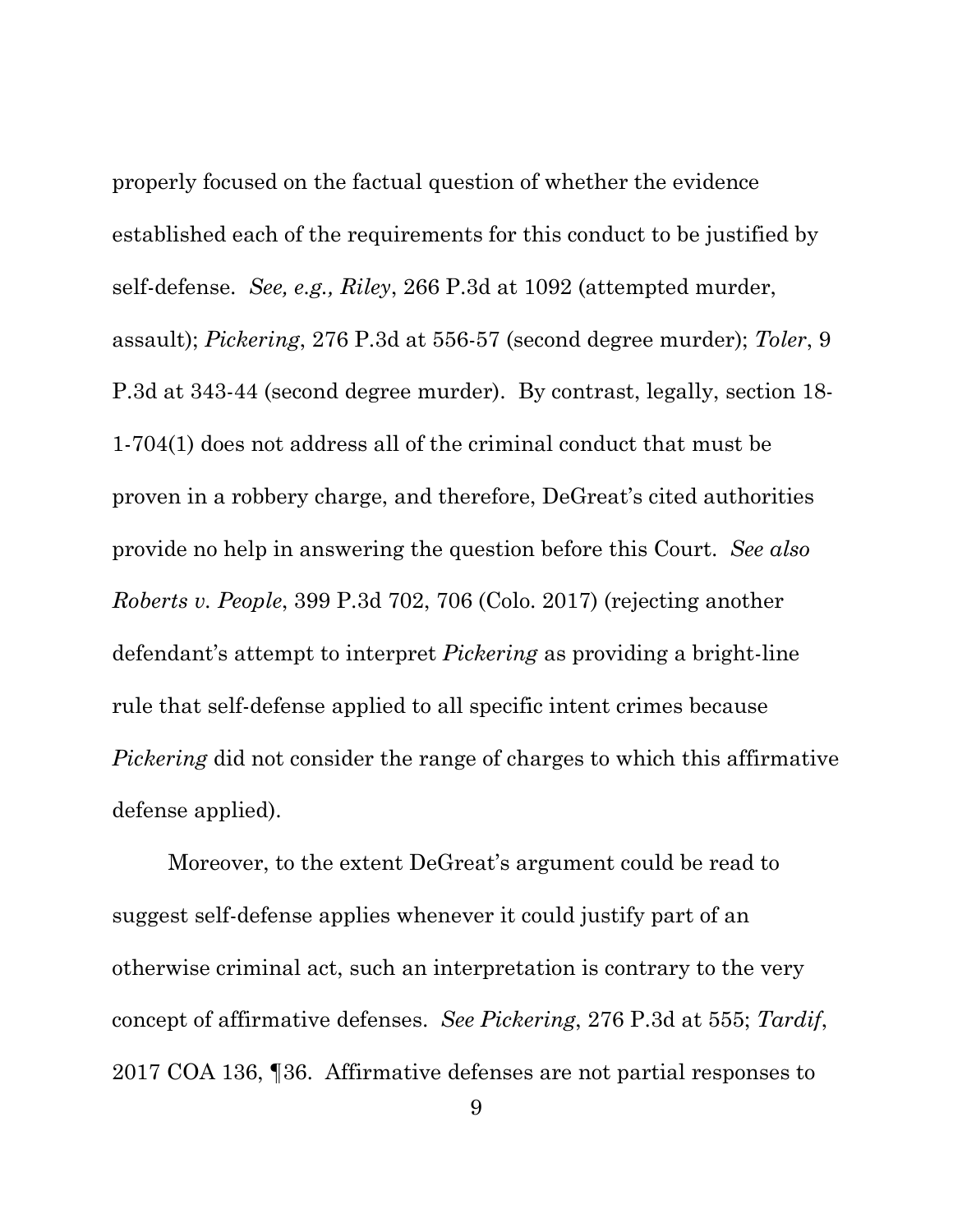charges that negate some element of a crime, but instead "*admit[] the defendant's commission of the elements of the charged act*, but seek[] to justify, excuse, or mitigate the commission of the act." *Roberts*, 399 P.3d at 705 (citing *Pickering*, 276 P.3d at 555) (emphasis added); *People v. Huckleberry*, 768 P.2d 1235, 1239 (Colo. 1989) ("[T]he essence of an affirmative defense is the admission of the conduct giving rise to the charged offense"); *Tardif*, 2017 CO 136, ¶36 ("[w]hen asserting an affirmative defense, the defendant admits committing *all the elements of the charged offense* but asserts that an affirmative defense justified the otherwise criminal conduct") (emphasis added).

Because the self-defense statute justifies only the "use of physical force on another" it cannot, by its own terms, serve as an "affirmative defense" to robbery as it does not justify or even address all the conduct involved in the elements of this crime.

Second, nothing in the language of section 18-1-704 supports DeGreat's apparent claim that the provisions of this statute must be read as the only limits on its application – thereby implicitly suggesting that section 18-1-704(1) can justify both the use of physical force "and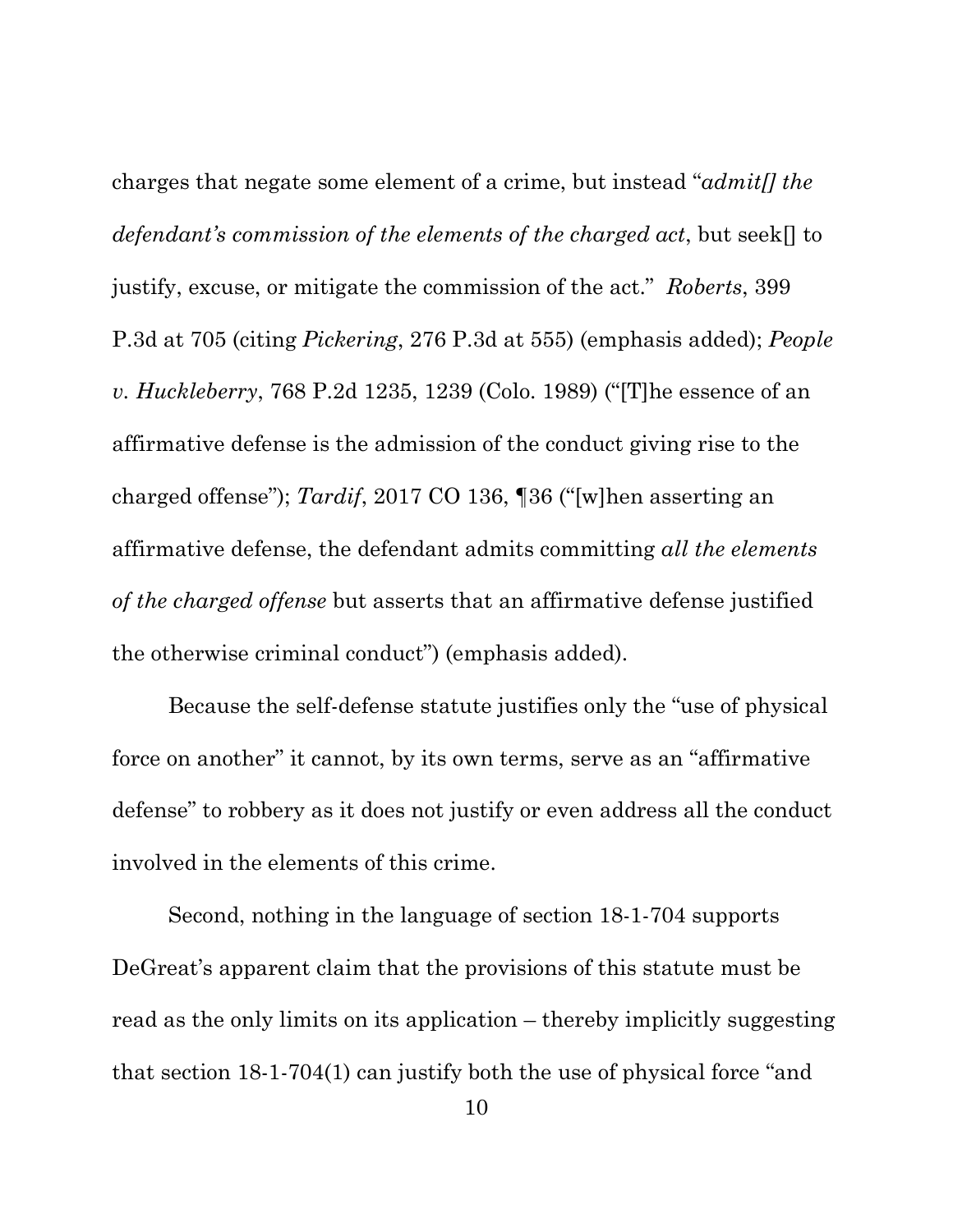other reasonable acts." (*See* AB pp. 15-16, 18-21, 46-47.) More specifically, DeGreat suggests the specific legislative limitations on selfdefense (*e.g.* initial aggressor) and the General Assembly's adoption of self-defense as an element-negating traverse for other crimes (*e.g.*  offenses with a *mens rea* of recklessness), must be read as the *only*  limitations on 18-1-704(1). (*See id.* p. 22.) Based on this reasoning, DeGreat eventually concludes that "section 18-1-704(4) should be construed to mean self-defense is not available as an affirmative defense *only for offenses* involving recklessness, criminal negligent, and extreme indifference" – regardless of the criminal conduct at issue. (*See id.* p. 46) (emphasis added).

Critically, however, this is merely another variation of Defendant's singular focus on the parts of section 18-1-704 that discuss *mens rea* without regard to the limited conduct the legislature justified under the self-defense statute. The People agree that this affirmative defense is explicitly limited by the statutory conditions in subsections (2) and (3), and expressly inapplicable to crimes with lesser *mens rea* requirements, where the element-negating traverse applies. *See* §18-1-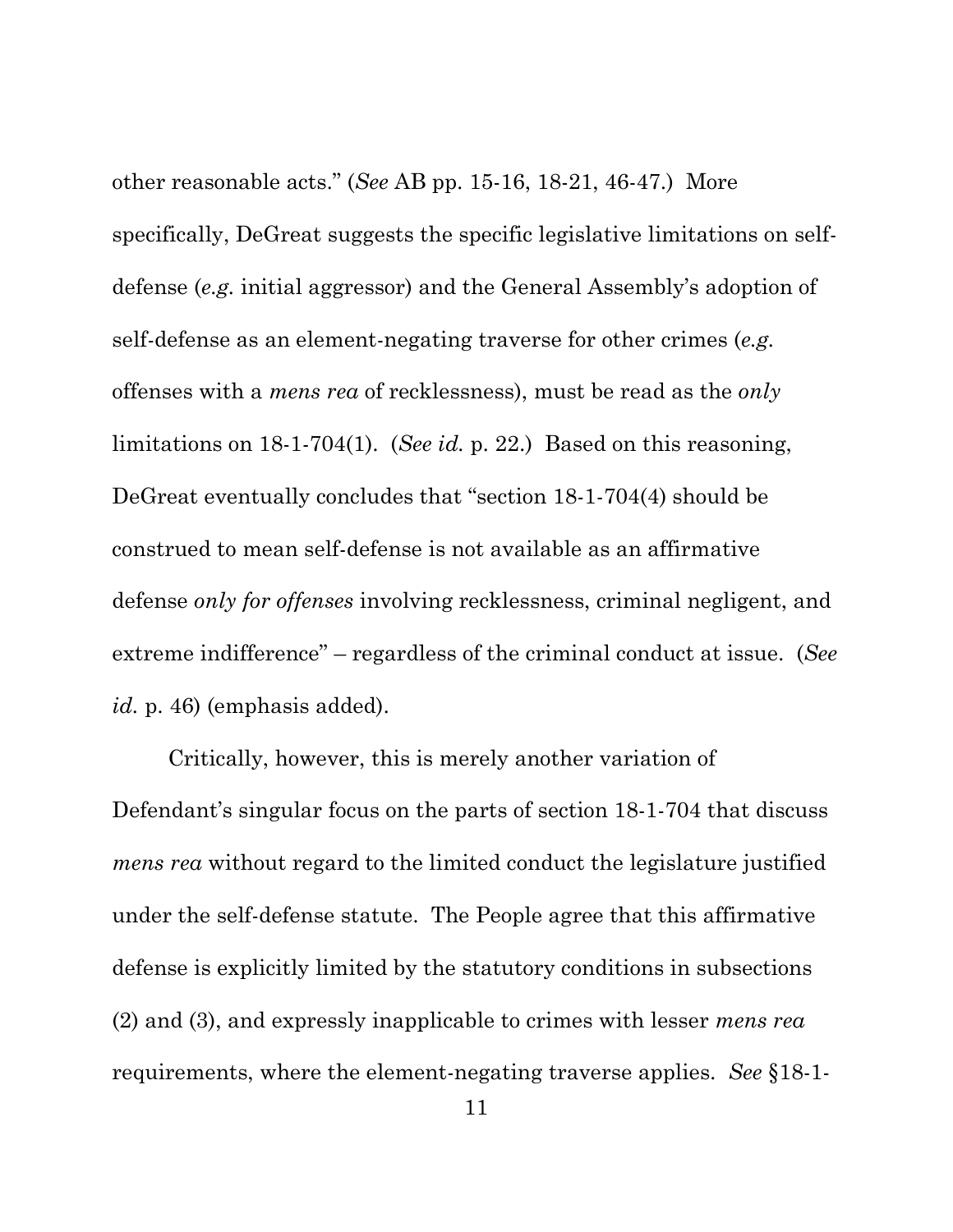704.[2](#page-16-0) Nevertheless, that General Assembly placed additional restrictions on the affirmative defense in section 18-1-704(1) does not in any way alter the narrow range of conduct that statute clearly and unambiguously addresses: the use "of physical force on another person."  $§18-1-704(1).$ 

Thus, while 18-1-704(4) is clear that no form of self-defense can justify strict-liability offenses, its availability as to any other offense depends on whether one's use of physical force on another can justify the entire crime charged. As explained in the Opening Brief and again in the next section, the inherent limits of section 18-1-704(1) show that it cannot justify an act of robbery for the alleged taking of anything other than a weapon, including DeGreat's taking of taxi services.

<span id="page-16-0"></span><sup>2</sup> DeGreat alternatively argues that, if not justifiable as an affirmative defense, this Court should "at the very least" allow DeGreat to claim the element-negating traverse form of self-defense in section 18-1-704(4). (*See* AB 46-47.) The Court should reject this claim because: (1) it is contrary to the plain language of section 18-1-704(4); (2) it is beyond the scope of the question on certiorari; and (3) DeGreat never requested any such instruction and cannot show the trial court plainly erred in not spontaneously adopting this "interpretation" of the self-defense statute.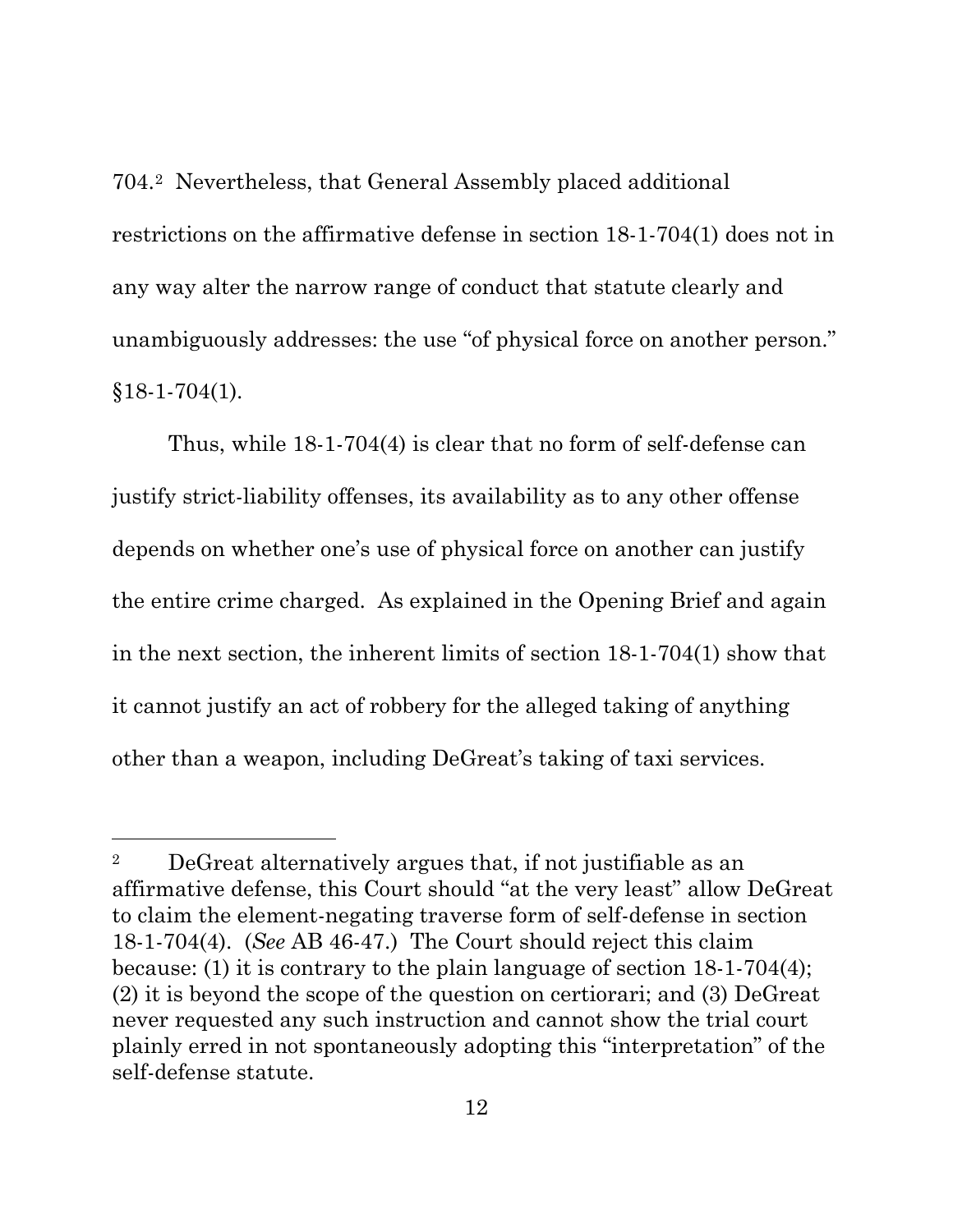## **C. Statutory self-defense could not justify all of DeGreat's conduct.**

<span id="page-17-0"></span>Based on the plain text of section 18-1-704(1), self-defense does not generally apply to robbery charges because it is not a pure crime of physical force. *See, e.g., People v. Badena*, 2007 Cal.App. Unpub. LEXIS 1105, 2007 WL 466082 (4th Dist. 2007) ("the act of taking money or property by force or fear is incompatible with self-defense . . .").[3](#page-17-1) As the People noted in the Opening Brief, this is not an absolute rule because, where the taking and use of physical force constitute a unitary act motivated by a need to protect oneself, that act can be justified by selfdefense. (*See* OB pp. 8, 19-21); *accord, e.g., State v. Campbell*, 214

l

<span id="page-17-1"></span><sup>3</sup> DeGreat ignores the primary reasoning of *Badena* and attempts to reinterpret its alternative harmless analysis as supporting his right to a self-defense instruction. (*See* AB p. 38.) It does not.

*Badena* found the defendant's claimed right to such a self-defense instruction "fails in the first instance" because of its legal incompatibility with the robbery charge ("the lawfulness of the force used to accomplish the theft is immaterial"). *Id.* at \*4. *Badena*  additionally found that, even if this defense could apply, the defendant suffered no possible prejudice because the general language in the instructions had not explicitly barred the jury from considering selfdefense as to the robbery and his self-defense claims were not supported by the evidence. *Id.* at \*\*5-6.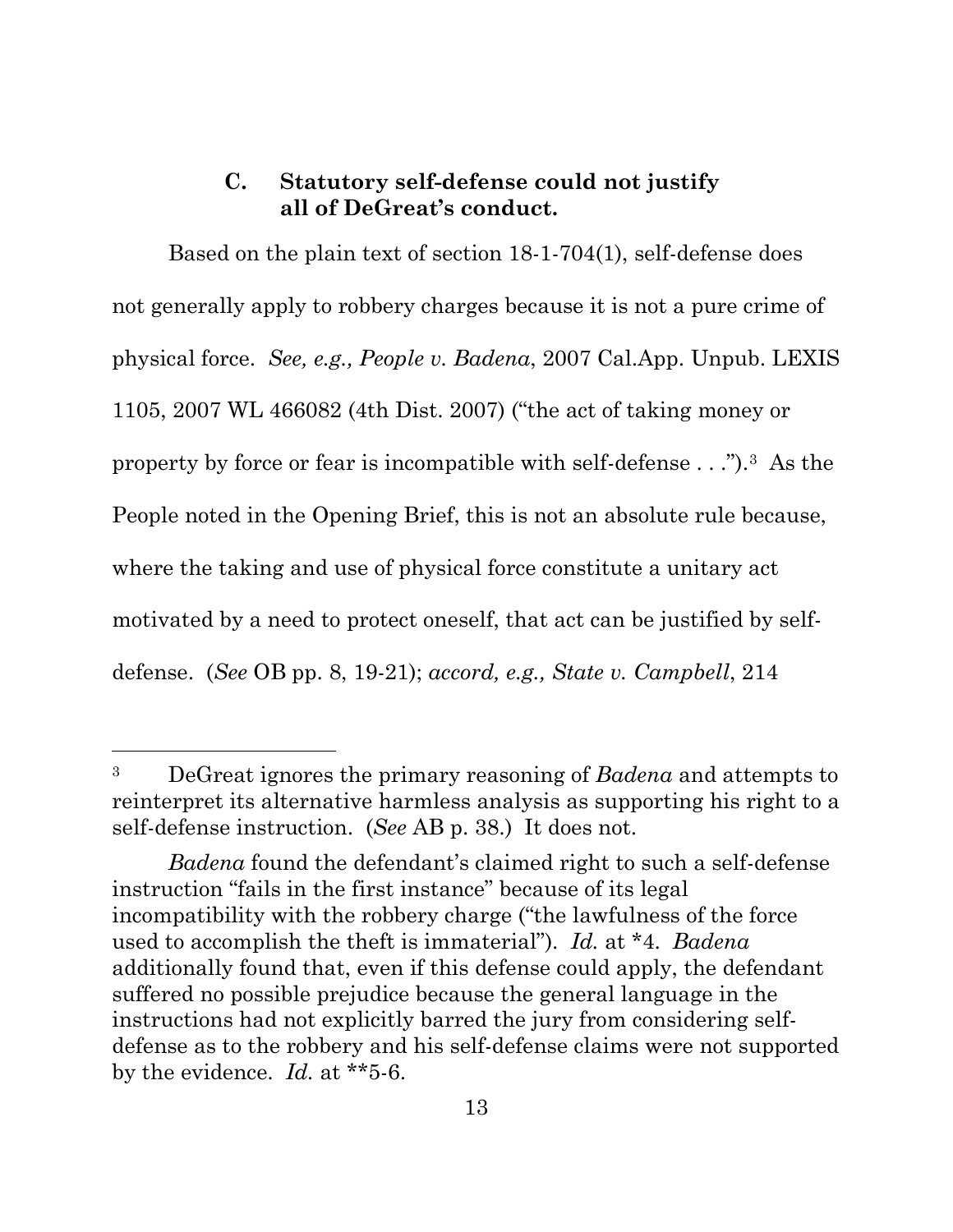N.W.2d 195, 197-98 (Iowa 1974) (recognizing self-defense justified the physical taking of a weapon, though this justification could not extend to the defendant's subsequent acts of assault on his formerly-armed adversary). In other words, if a defendant's only conduct is the use of physical force to wrest a weapon from an attacker, all of that conduct could be justified under Colorado's self-defense statute.

Here, however, DeGreat's conduct did not involve any such unitary act of physical force, but separable acts of force and taking, and therefore, his commission of all the elements of robbery cannot be justified by section 18-1-704(1).

According to DeGreat, his dispute with the driver began when they arrived at his apartment complex and he did not have enough money to pay the fare. (TR 7/1/10 pp. 1088-90.) DeGreat claimed the driver locked him in the cab and said he had called the police, prompting DeGreat to climb into the backseat behind the driver to try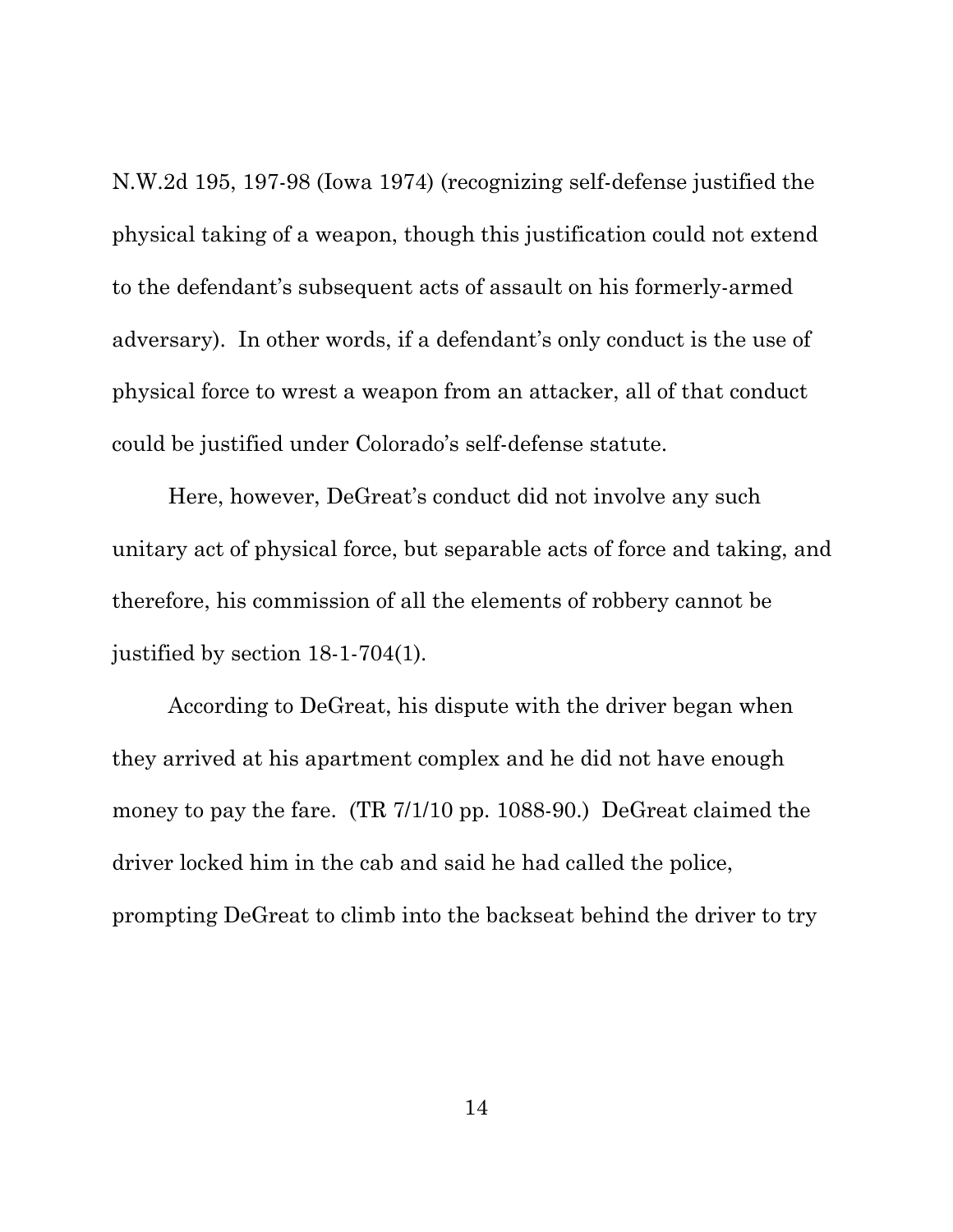to get out that door. (*See id.* pp. 1090-91.)[4](#page-19-0) This caused the driver to get out of the cab and then he unlocked the back door to let DeGreat out. (*See id.* pp. 1091-94.)

DeGreat said the cabbie demanded that he stay by the cab to wait for the police. (*See id.* p. 1096.) Rather than wait and let the police sort this out, DeGreat instead began to walk away, supposedly to go to get the money he owed. (*See id.* pp. 1096; 7/2/10 pp. 1203-04.) This act of leaving without paying effectively completed his knowing "taking," albeit without DeGreat having used any force at that point. (*See* TR 7/1/10 p. 1128 (DeGreat admitting that not paying at the end of a cab ride is "ripping them off")); *see also People v. Delgado*, 2016 COA 174, ¶¶2-11 (discussing a single "taking" that was the basis for both robbery and theft from a person charges, and that these statutes differ as to

<span id="page-19-0"></span><sup>&</sup>lt;sup>4</sup> The evidence at trial showed the driver had no way to lock DeGreat in the front seat as he claimed. (*See* TR 6/29/10 pp. 524-25; 7/6/10 p. 1378; PR. Env. 1 Exhibit 18 (showing lock post in place to allow manual unlocking of the front passenger door)).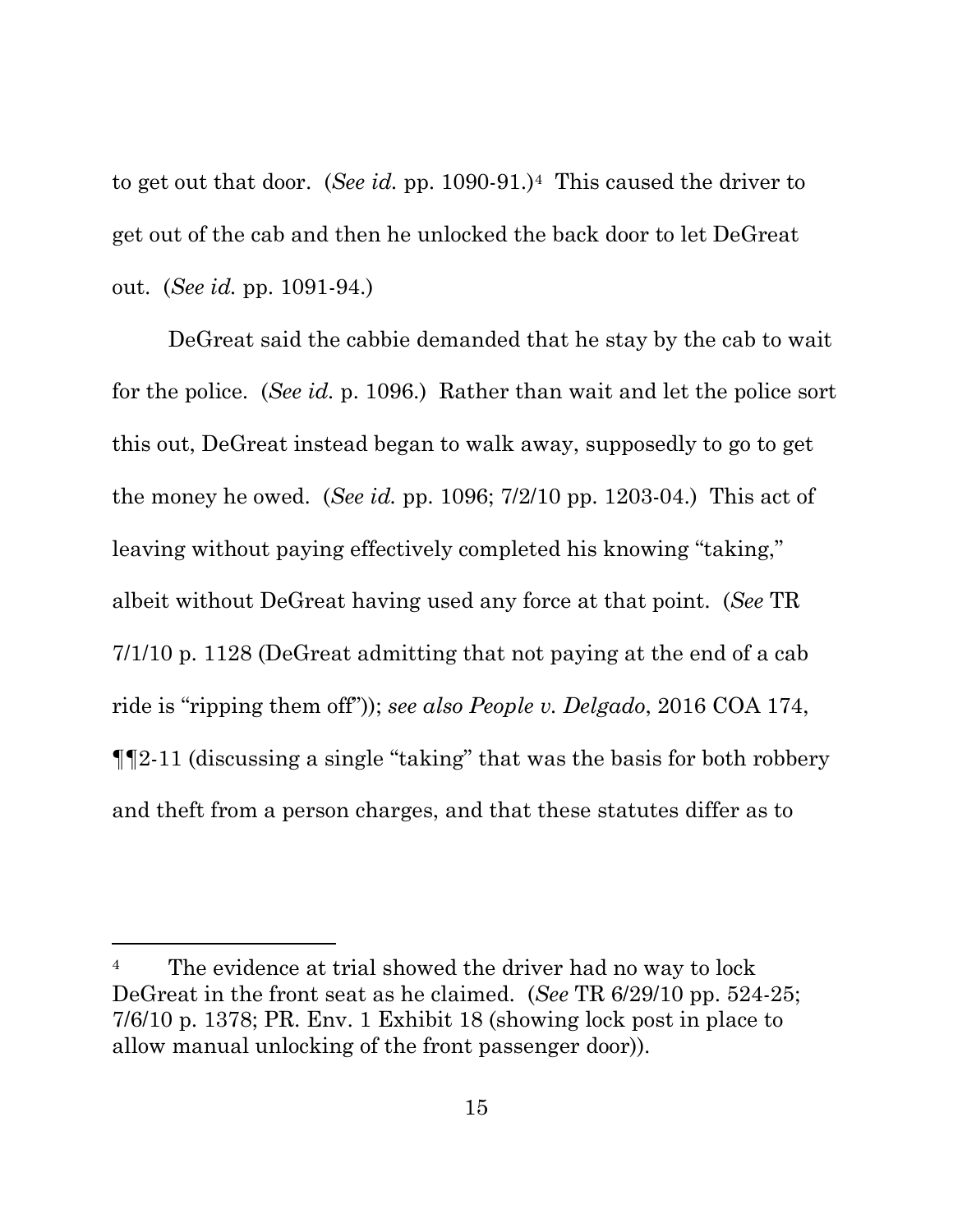whether this taking is accomplished "by the use of force" or by means "other than the use of force").[5](#page-20-0)

The much larger DeGreat claimed the 145 pound driver pushed him to the ground to keep him from leaving and the two became involved in a fist fight. (*See* TR 7/1/10 pp. 1096-98; 6/29/10 p. 529; 7/2/10 p. 1194.)[6](#page-20-1) DeGreat claimed the cabbie began cutting him with something that "gleamed," leading DeGreat to pull his knife and stab the driver, who then fled the scene. (*See* TR 7/1/10 pp. 1099-1100; *but see* 6/30/10 p. 856-71; 7/1/10 p. 1006.)

Under these circumstances, DeGreat's conduct was not limited to the use of physical force upon another person, but additionally involved

<span id="page-20-0"></span><sup>&</sup>lt;sup>5</sup> DeGreat claimed he intended to return to pay for the taxi services. (*See* TR 7/1/10 pp. 1096-97.) This is irrelevant as to whether his conduct involved a "taking," but is instead probative only of whether he had the intent to permanently deprive required by the theft statute. That intent requirement is not an element of robbery.

<span id="page-20-1"></span><sup>6</sup> Like the trespasser in *Toler*, DeGreat was not in the same position as an innocent person because the driver had a right to use force against him to prevent DeGreat's apparent act of theft. *See Toler*, 9 P.3d at 353-54; §18-1-707(7), C.R.S. (2017) (private right to use force to effectuate citizen's arrest or to prevent the escape of one who committed an offense in citizen's presence).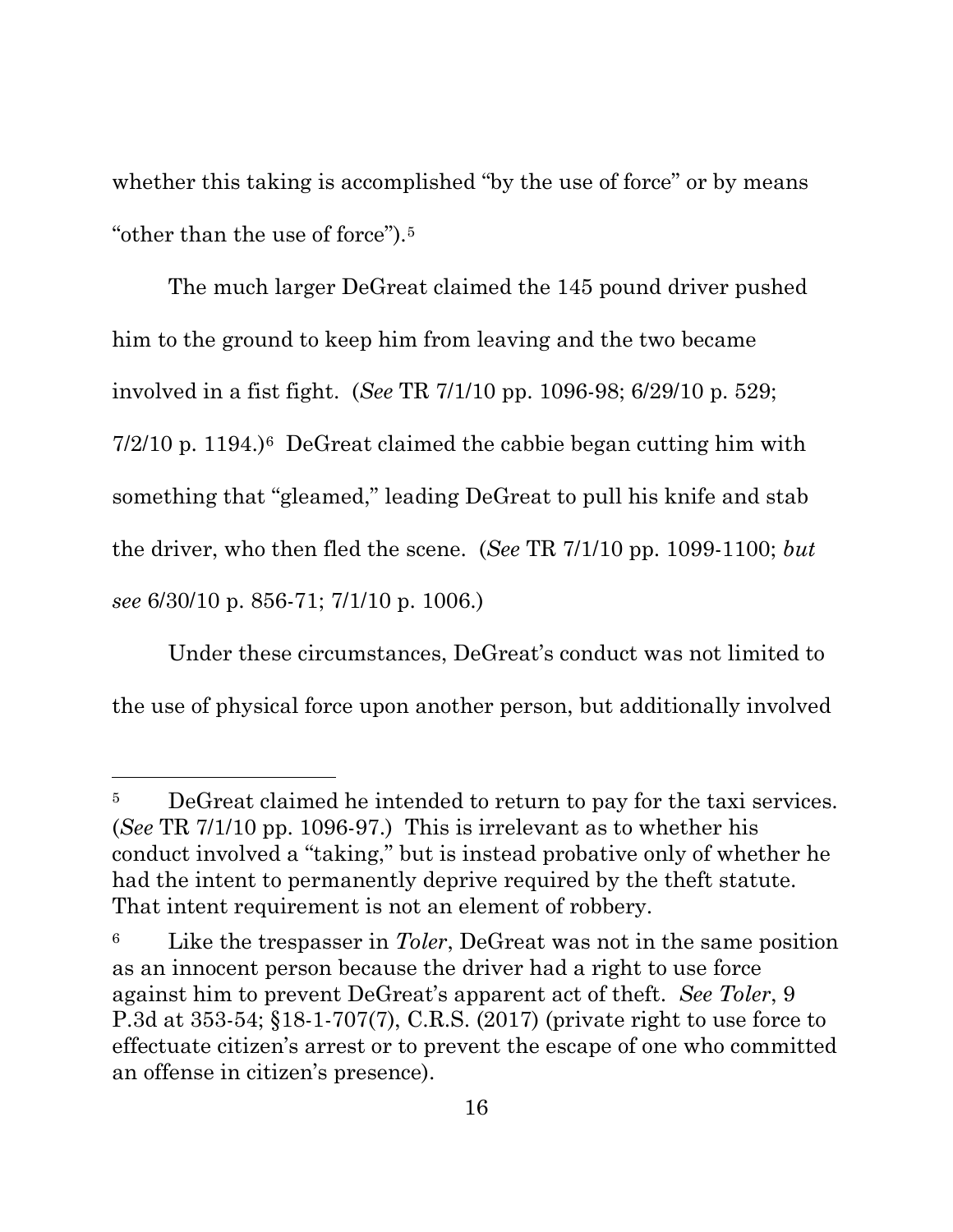his knowing taking of services from the victim – an act that is not, in and of itself, motivated by his need to defend himself. This is precisely why courts have found self-defense inapplicable in similar cases involving the taking of anything of value *other* than a weapon. *See People v. Graves*, 479 N.E.2d 10, 11-12 (Ill. App. 1985) (holding selfdefense could not justify the robbery of cash and jewelry and refusing to extend the reasoning from disarmament cases because "there was no evidence that [] the taking of [the victim's] property . . . was the product of defendant's fear for his own safety"); *see also Booker v. State*, 278 S.E.2d 745 (Ga. App. 1981) (refusing to extend statutory self-defense as a justification for the robbery of cash, even if it could be applied to the defendant's relating taking of a pistol from a nearby countertop).[7](#page-21-0)

<span id="page-21-0"></span><sup>7</sup> DeGreat attempts to distinguish *Graves* by selectively citing an isolated part of its reasoning. (AB pp. 34-35) (claiming *Graves* is irrelevant because it applied an Illinois statute that precluded selfdefense claims for forcible felonies). The People admitted as much in the Opening Brief, while noting that *Graves* further concluded that this defense did not apply because of the fundamental conflict between the *conduct* involved in the robbery and the defendant's supposed need to act in self-defense. (*See* OB pp. 22-23.)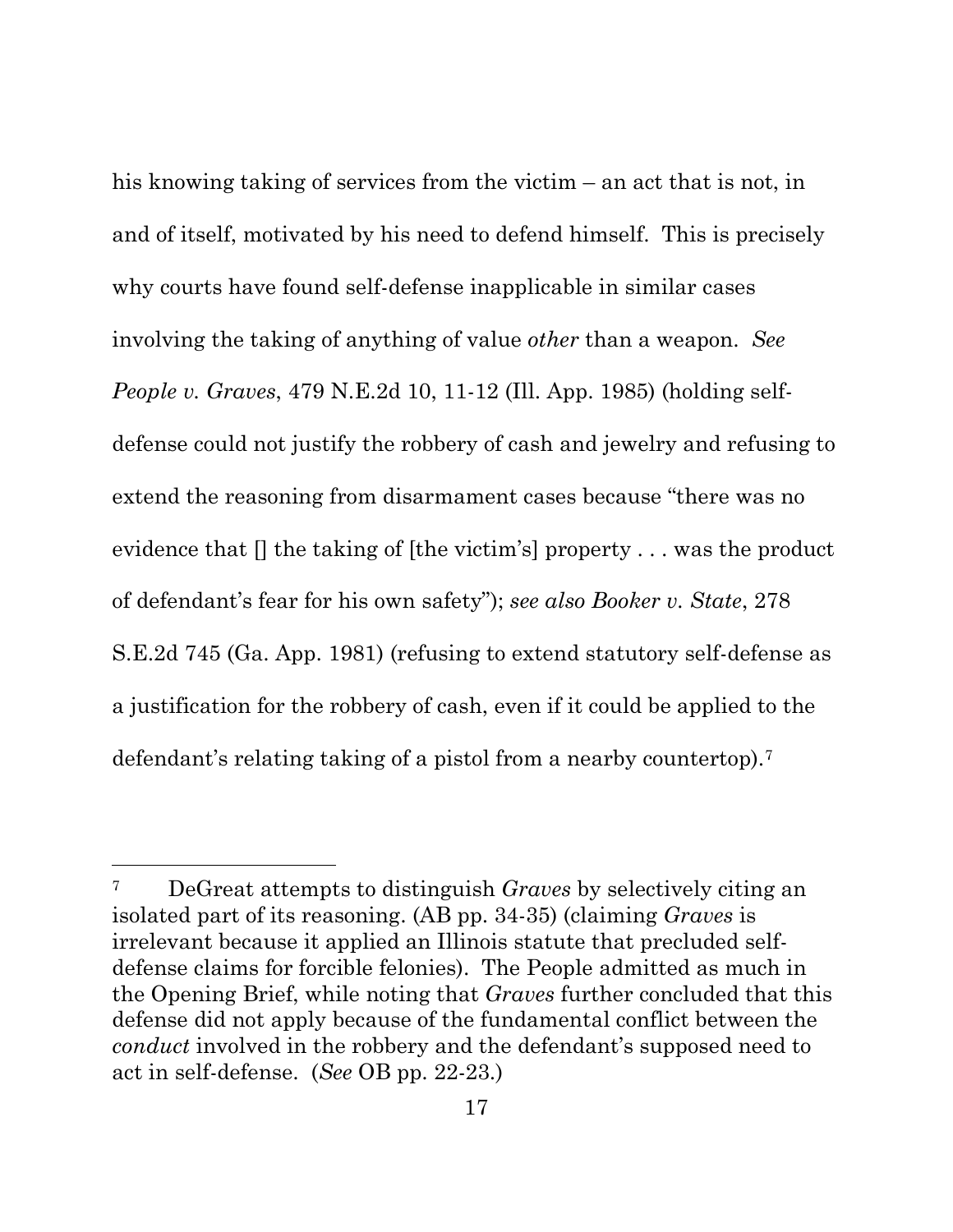And it is no answer to suggest DeGreat's varying and sometimes self-contradictory testimony made these elements too muddled because, under any reading of his testimony DeGreat's conduct was not limited to his use of physical force upon another person and those additional acts were *not* motivated by his need to defend himself against imminent harm. *See Booker*, 278 S.E.2d at 747; *Graves*, 479 N.E.2d at 11-12.

Rather than suggesting his taking of taxi services was justified by his need to protect himself, DeGreat's testimony instead shows he believed he never committed any taking at all. To explicate this point, it is important to recognize that virtually every robbery hypothetical in this context will ultimately fall within one of three possible scenarios:

- 1. The taking of a weapon by using physical force upon another, where the act of taking itself is justified and indistinguishable from the physical act of self-defense;
- 2. The taking of anything else, which occurs where the defendant uses force and then flees the scene, where the taking is justified by the choice-of-evils defense; or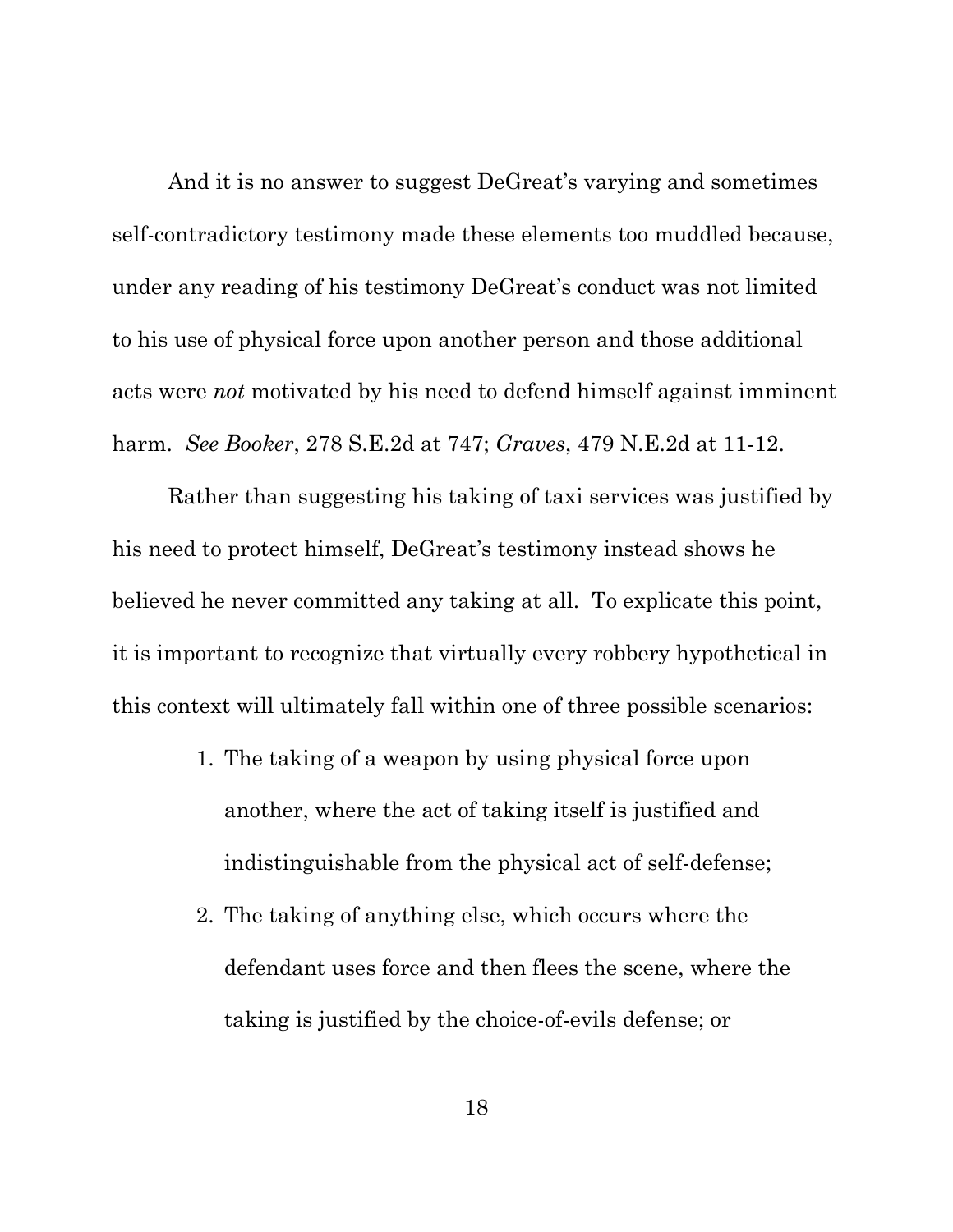3. The defendant's use of force causes the other person to flee, where defendant effectively claims he committed no taking by force at all (*i.e.* DeGreat's version of events).

Unlike the taking of a weapon, a taking accomplished when the defendant uses force to escape cannot be justified under the plain terms of section 18-1-704(1) because that conduct is not limited to an act of using "physical force upon another." It would, however, be potentially justifiable under the choice-of-evils defense as being otherwise criminal conduct that is reasonably necessary to avoid an imminent injury. *See*  §18-1-702(1); *see also* 2 Wayne R. LaFave, Substantive Criminal Law,  $§10.4(a)$ , n. 2 (2d ed. 2003) (updated October 2017) (discussing an example in which B, fleeing from A's attack, steals C's car: "It is doubtless true that B is justified in taking C's car, so he is not guilty of larceny thereof, but his defense is necessity rather than self-defense").<sup>8</sup>

<span id="page-23-0"></span><sup>8</sup> Choice-of-evils would also apply to disarmament scenarios other than where one physically grabs a weapon from the person of an attacker. For example, if a gun was dropped during a fight, one could justifiably "take" it out of a need to avoid imminent injury, though that act would not itself qualify as the "use of physical force on another person" as would be required to be justified by statutory self-defense.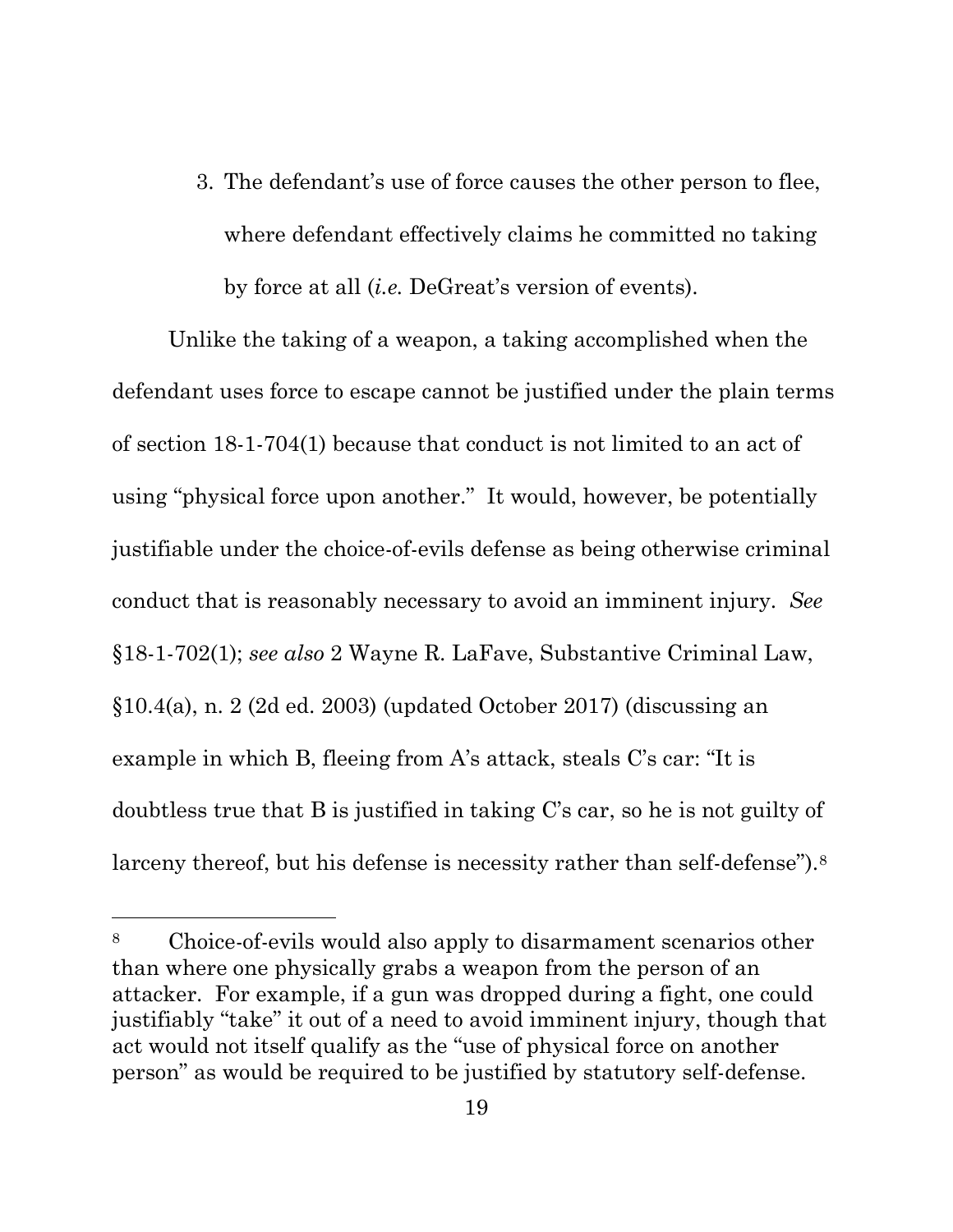Indeed, the existence of the broader statutory choice-of-evils defense is precisely why this Court should ignore DeGreat's hyperbolic claims of the supposed need to rewrite the self-defense statute to apply to any robbery where it is claimed. (*See* AB p. 41 (suggesting the People's position would allow service providers to attack customers with impunity because "the customer could not use physical force to defend themselves *and escape the assault without committing a robbery*")) (emphasis added). Thus, because the General Assembly already addressed such issues through the choice-of-evils defense, this line of argument lacks merit and does not require this Court to amend the text of section 18-1-704(1) according to DeGreat's design.

Ultimately, neither of these affirmative defenses applied in this case because the trial court properly refused to extend self-defense to justify conduct beyond the use of physical force on another person and DeGreat never even suggested his alleged taking could be justified by the choice-of-evils. Rather than suggesting justification, DeGreat denied having knowingly taken the taxi services and insisted he would have paid the fare if the driver had not fled the scene after the two men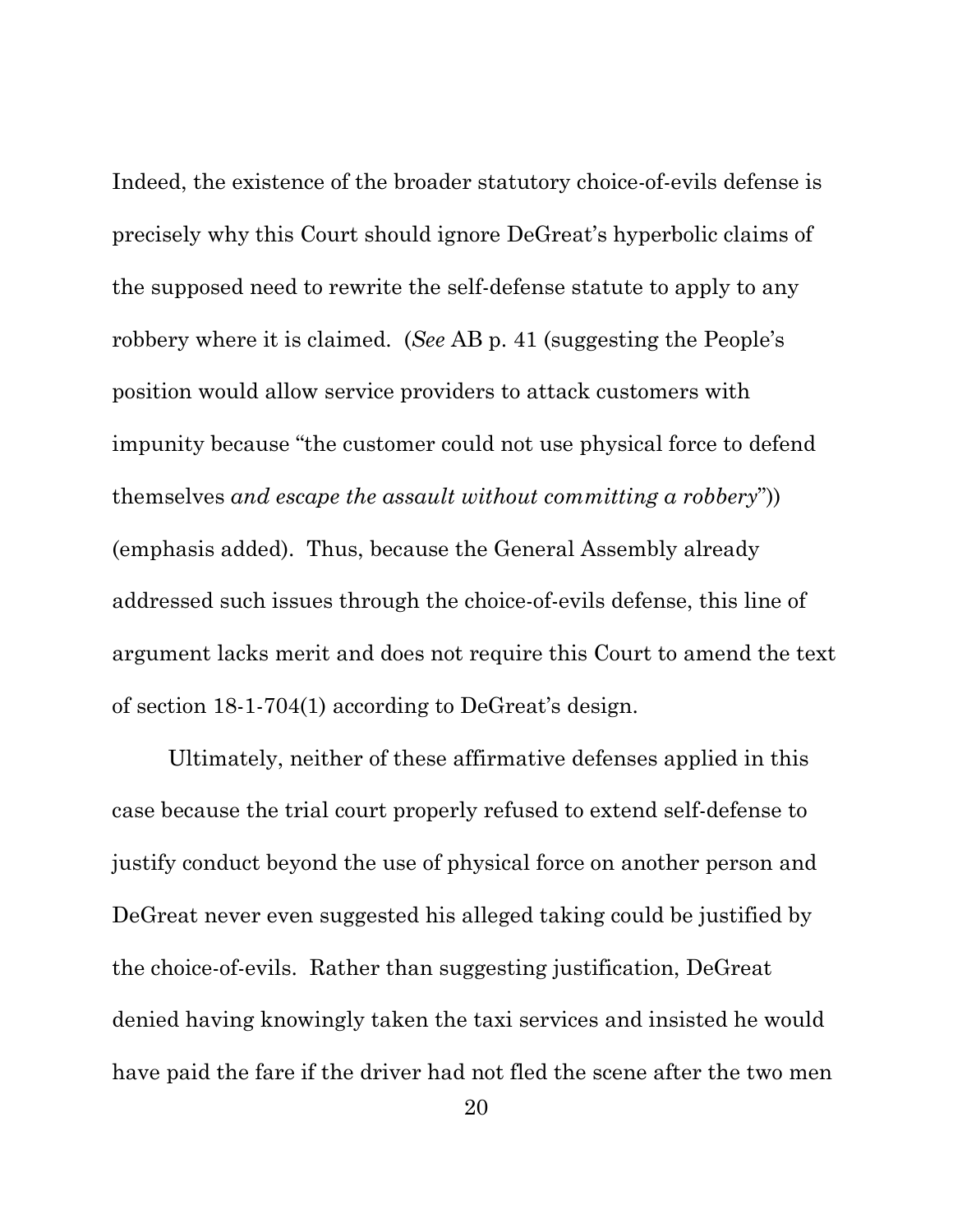fought. Because the driver fled, DeGreat claimed he did nothing and never committed the *actus reus* of robbery or theft. Thus, no account of events suggests that DeGreat was justified in stealing the taxi services, but rather, raised an issue as to whether DeGreat took them at all. Accordingly, no evidence supported justifying this alleged criminal act out of a need to defend against imminent physical force.

Given this record, the robbery charge before the jury did not turn on whether DeGreat used force against the driver, but whether he did so to effectuate his knowing taking of taxi services. (*See* Vol. p. 200 (instruction requiring proof that DeGreat "knowingly took anything of value, from the person or presence of another, *by means of force,* threats, or intimidation") (emphasis added). The jury had all the instructions needed to resolve this question and did so, by finding DeGreat guilty beyond a reasonable doubt.[9](#page-25-0)

<span id="page-25-0"></span><sup>&</sup>lt;sup>9</sup> In arguing prejudice, DeGreat makes much of the fact that the jury acquitted on the attempted murder and first degree assault charges for which he received affirmative defense instructions. (*See* AB p. 45). In context, however, these verdicts do not suggest the jurors credited his self-defense story as their verdicts also showed: (1) they did not believe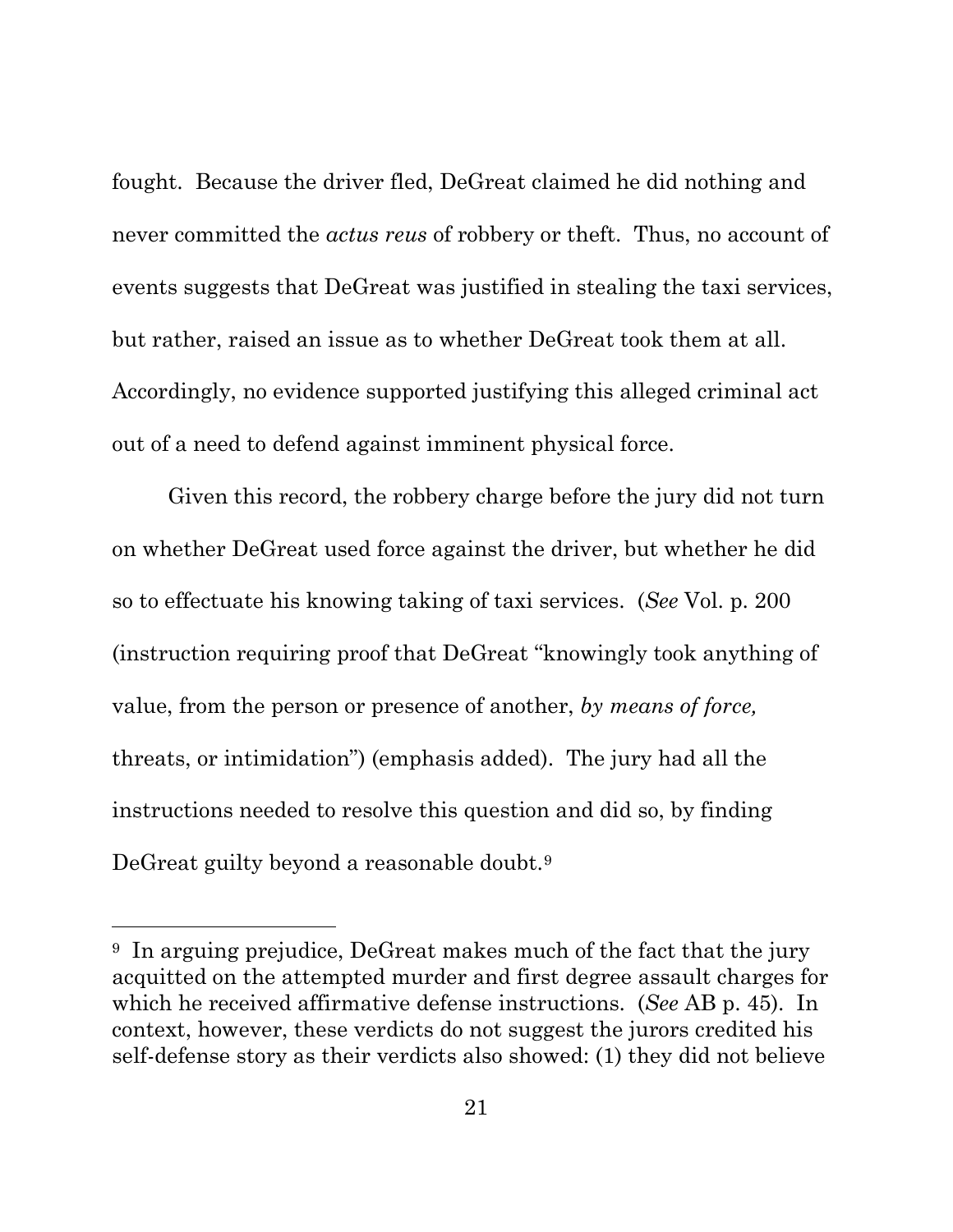Accordingly, this Court should reverse because: (1) statutory selfdefense did not apply to the entirety of DeGreat's conduct, and therefore this affirmative defense could not justify his taking of taxi services; and (2) any mistake in failing to give this unprecedented instruction was harmless because the jury considered and rejected DeGreat's claims that he did not take the taxi services at issue.

#### **CONCLUSION**

<span id="page-26-0"></span>For these reasons, this Court should reverse.

 $\overline{a}$ 

CYNTHIA H. COFFMAN Attorney General

*/s/Kevin E. McReynolds* KEVIN E. MCREYNOLDS, 40978\* Assistant Attorney General Criminal Appeals Section Attorneys for Petitioner \*Counsel of Record

DeGreat inflicted serious bodily injury (undermining the murder/first degree assault charges); and (2) they rejected self-defense as an element negating traverse as to second degree assault – reckless. (*See* Vol. pp. 221-24.) Thus, the jurors merely concluded that the minor injuries DeGreat inflicted on the driver did not suggest he had any intent to kill or maim, not that his actions were reasonable or justified.